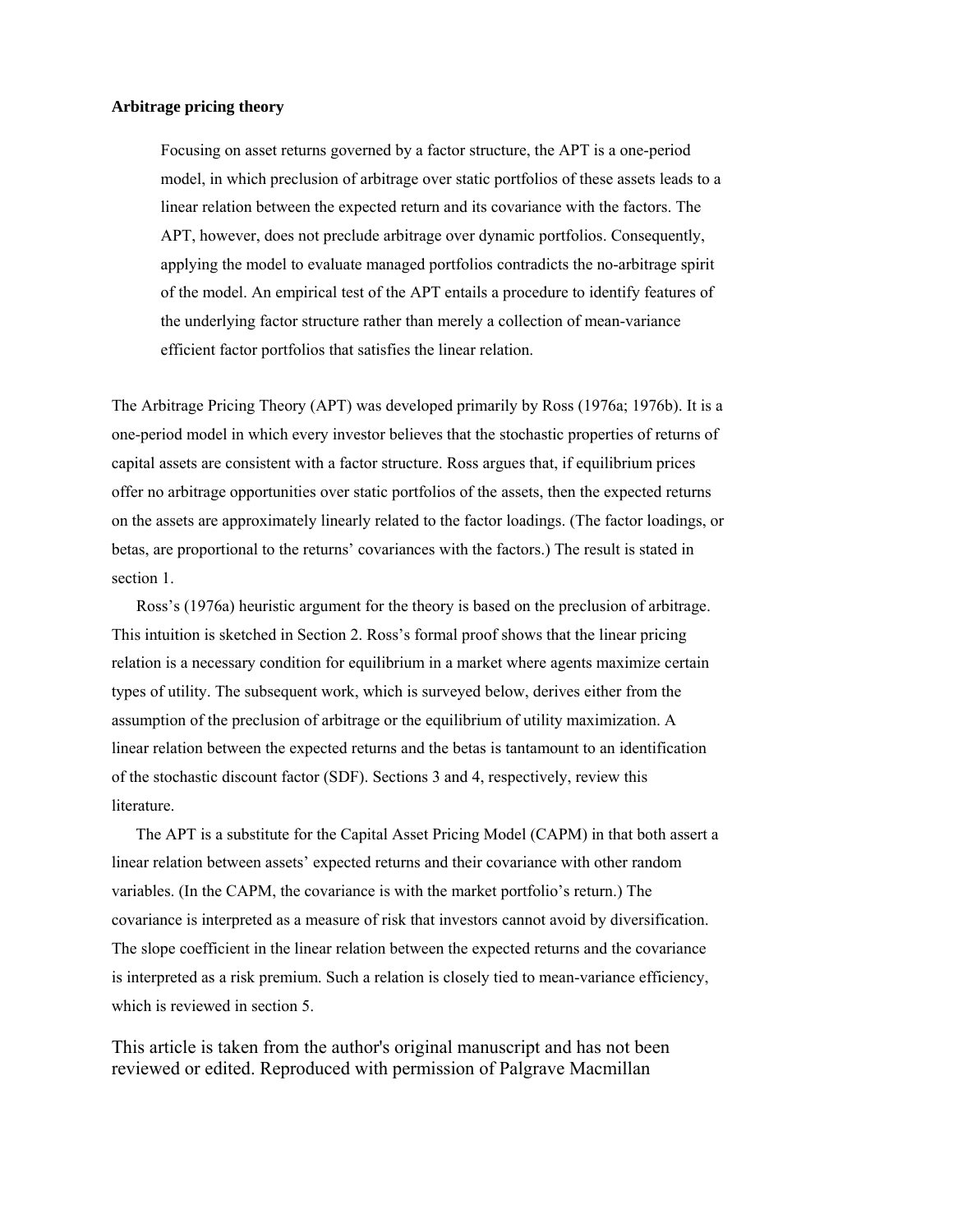Section 5 also points out that an empirical test of the APT entails a procedure to identify at least some features of the underlying factor structure. Merely stating that some collection of portfolios (or even a single portfolio) is mean-variance efficient relative to the meanvariance frontier spanned by the existing assets does not constitute a test of the APT, because one can always find a mean-variance efficient portfolio. Consequently, as a test of the APT it is not sufficient to merely show that a set of factor portfolios satisfies the linear relation between the expected return and its covariance with the factors portfolios.

A sketch of the empirical approaches to the APT is offered in section 6, while section 7 describes various procedures to identify the underlying factors. The large number of factors proposed in the literature and the variety of statistical or ad hoc procedures to find them indicate that a definitive insight on the topic is still missing.

Finally, section 8 surveys the applications of the APT, the most prominent being the evaluation of the performance of money managers who actively change their portfolios. Unfortunately, the APT does not necessarily preclude arbitrage opportunities over dynamic portfolios of the existing assets. Therefore, the applications of the APT in the evaluation of managed portfolios contradict at least the spirit of the APT, which obtains price restrictions by assuming the absence of arbitrage.

### **1. A formal statement**

The APT assumes that investors believe that the  $n \times 1$  vector,  $r$ , of the single-period random returns on capital assets satisfies the factor model

*r*=μ+β*f*+,*e* (1) where *e* is an *n*×1 vector of random variables, *f* is a *k*×1 vector of random variables (factors), μ is an *n*×1×

vector and βis an *nk* matrix. With no loss of generality, normalize (1)

to make *Ef*[] =0 and *Ee* =0 , where *E*[]⋅ denotes expectation and 0

[] denotes the matrix of zeros with the required

dimension. The factor model (1) implies []=μ

*Er* . The mathematical proof of the APT requires restrictions on β and the covariance matrix Ω=[*e*. An additional customary assumption is that  $\lceil \cdot \rceil$  0, but this

*Ee'*] *Ee*  $\neq$  assumption is not necessary in some of the APT's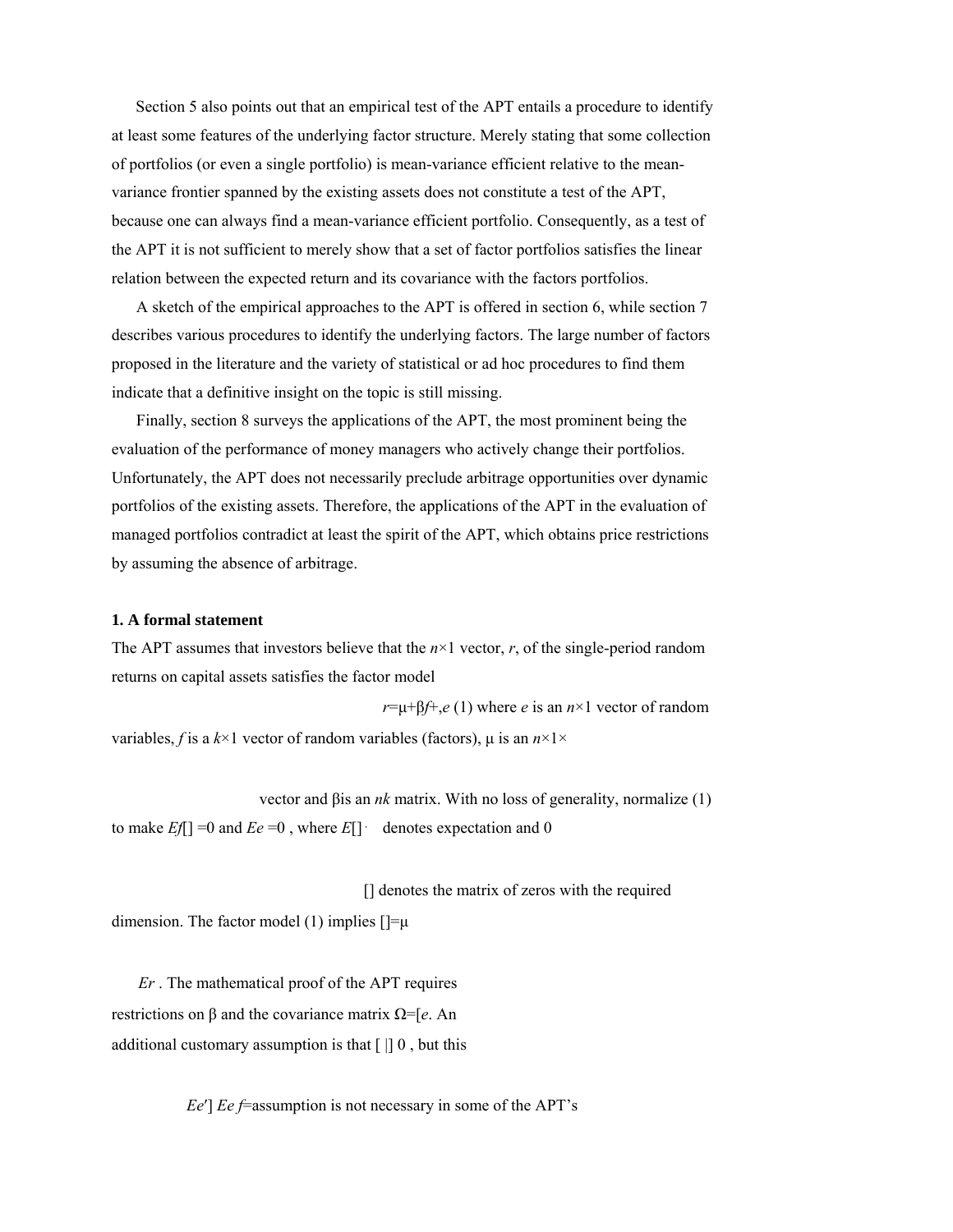developments. The number of assets, *n*, is assumed to be much larger than the number of factors,

*k*. In some models, *n* is infinity or approaches infinity. In this case, representation (1) applies to a sequence of capital markets; the first *n* assets in the (*n*+ 1)st market are the same as the assets in the *n*th market and the first *n* rows of the matrix β in the (*n*+ 1)st market constitute the matrix βin the *n*th market.

The APT asserts the existence of a constant *a* such that, for each *n*, the inequality ( $\mu$ – $\lambda$ ) −1 (μ−*X*λ)

 $XZ \leq a(2)$  holds for a  $(k+x)$  1 vector  $\lambda \times$  positive

definite matrix *Z*. Here,

, and an  $nn(\mathbf{I}\beta)$ , in which  $\mathbf{I}$  is an 0 be the first component of  $\lambda$ 

 $X=\eta \times 1$  vector of ones. Let  $\lambda$  and  $\lambda_1$  consists of the rest of the components. If some portfolio of the assets is risk-free, then  $\lambda_0$  is the return on the risk-free portfolio. The positive definite matrix *Z*is often the covariance matrix [*e*. *Exact* arbitrage pricing obtains if (2) is replaced

$$
Ee' \text{y by } \mu = X\lambda \lambda \beta I_0 + \lambda_1
$$

 $=$  (3) The vector  $\lambda_1$  is referred to

as the risk premium, and the matrix βis referred to as the beta or loading on factor risk. The interpretation of  $(2)$  is that each component of  $\mu$  depends approximately linearly on the corresponding row of β. This linear relation is the same across assets. The approximation is better, the smaller the constant  $a$ ; if  $a=0$ , the linear relation is exact and (3) obtains.

### **2 Intuition**

The intuition behind the model draws from the intuition behind Arrow–Debreu security pricing. A set of *k* fundamental securities spans all possible future states of nature in an Arrow–Debreu model. Each asset's payoff can be described as the payoff on a portfolio of the fundamental *k* assets. In other words, an asset's payoff is a weighted average of the fundamental assets' payoffs. If market clearing prices allow no arbitrage opportunities, then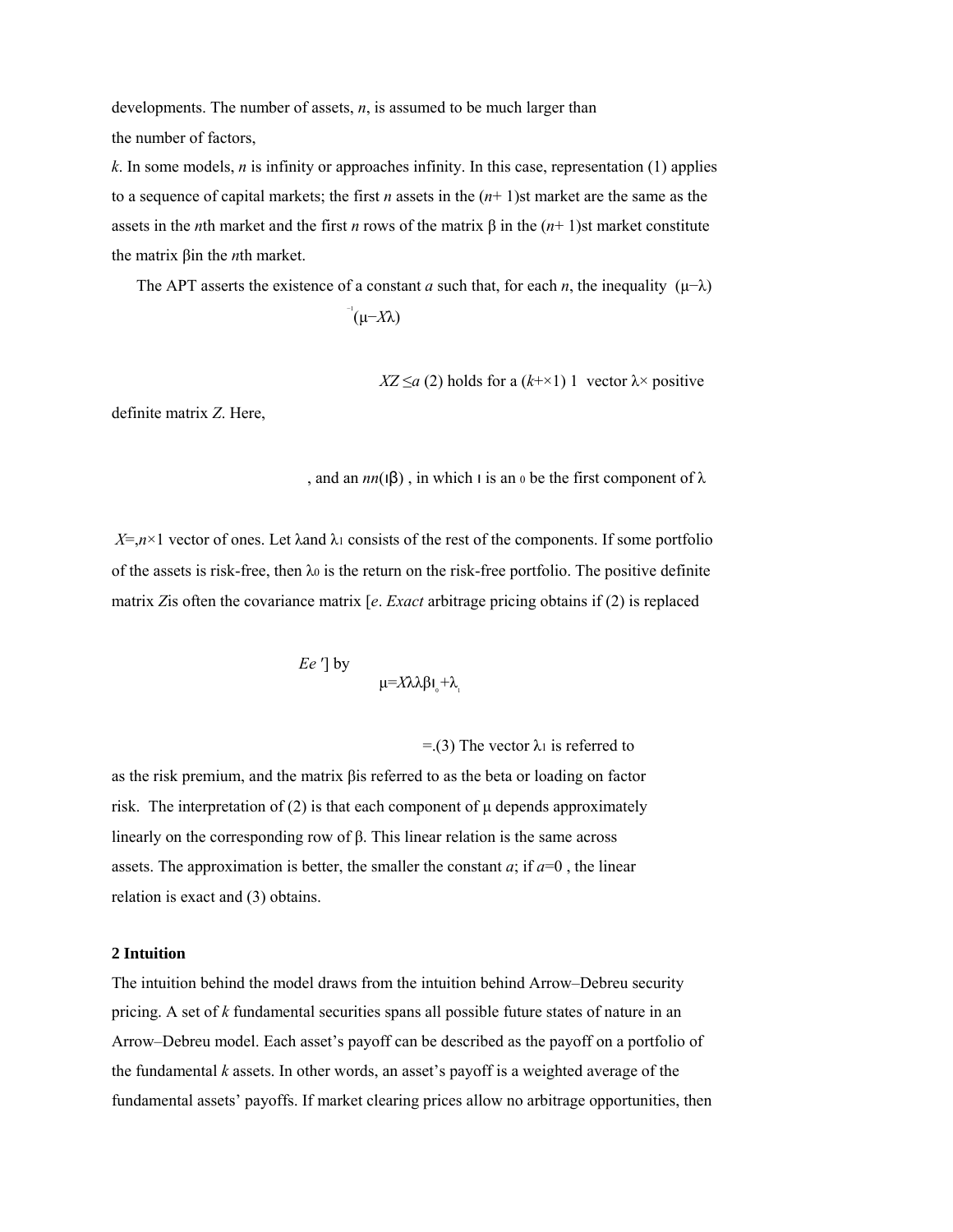the current price of each asset must equal the weighted average of the current prices of the fundamental assets.

The Arrow–Debreu intuition can be couched in terms of returns and expected returns rather than payoffs and prices. If the unexpected part of each asset's return is a linear combination of the unexpected parts of the returns on the *k* fundamental securities, then the expected return of each asset is the same linear combination of the expected returns on the *k* fundamental assets.

To see how the Arrow–Debreu intuition leads from the factor structure (1) to exact arbitrage pricing (3), set the idiosyncratic term *e*on the right-hand side of (1) equal to zero. Translate the *k* factors on the right-hand side of (1) into the *k* fundamental securities in the Arrow–Debreu model. Then (3) follows immediately.

The presence of the idiosyncratic term *e* in the factor structure (1) makes the model more general and realistic. It also makes the relation between (1) and (3) more tenuous. Indeed, 'no arbitrage' arguments typically prove the weaker (2). Moreover, they require a weaker definition of arbitrage (and therefore a stronger definition of no arbitrage) in order to get from (1) to (2).

The proofs of (2) augment the Arrow–Debreu intuition with a version of the law of large numbers. That law is used to argue that the average effect of the idiosyncratic terms is negligible. In this argument, the independence among the components of *e*is used. Indeed, the more one assumes about the (absence of) contemporaneous correlations among the component of *e*, the tighter the bound on the deviation from exact APT.

### **3. No-arbitrage models**

Huberman (1982) formalizes Ross's (1976a) heuristic argument. A portfolio *v* is an *n*×1 vector. The cost of the portfolio *v*is *v*′ı, the income from it is *vr*′, and its return is *vr v*/

′′ı (if its cost is not zero). Huberman defines arbitrage as the existence of zero-cost portfolios such that a subsequence { }

*w* satisfies  $\lim_{r \to \infty} E_{wr}$  [ ′] =∞and  $\lim_{r \to \infty} \frac{var}{r}$  *wr '*] =0, (4)

*n*→∞*n*→∞where var[] denotes variance. The first requirement in (4) is that the expected income associated with *w* becomes large as the number of assets increases. The second requirement in (4) is that the risk (as measured by the income's variance) vanishes as the number of assets increases. Accordingly, a sequence of capital markets offers no arbitrage if there is no subsequence {}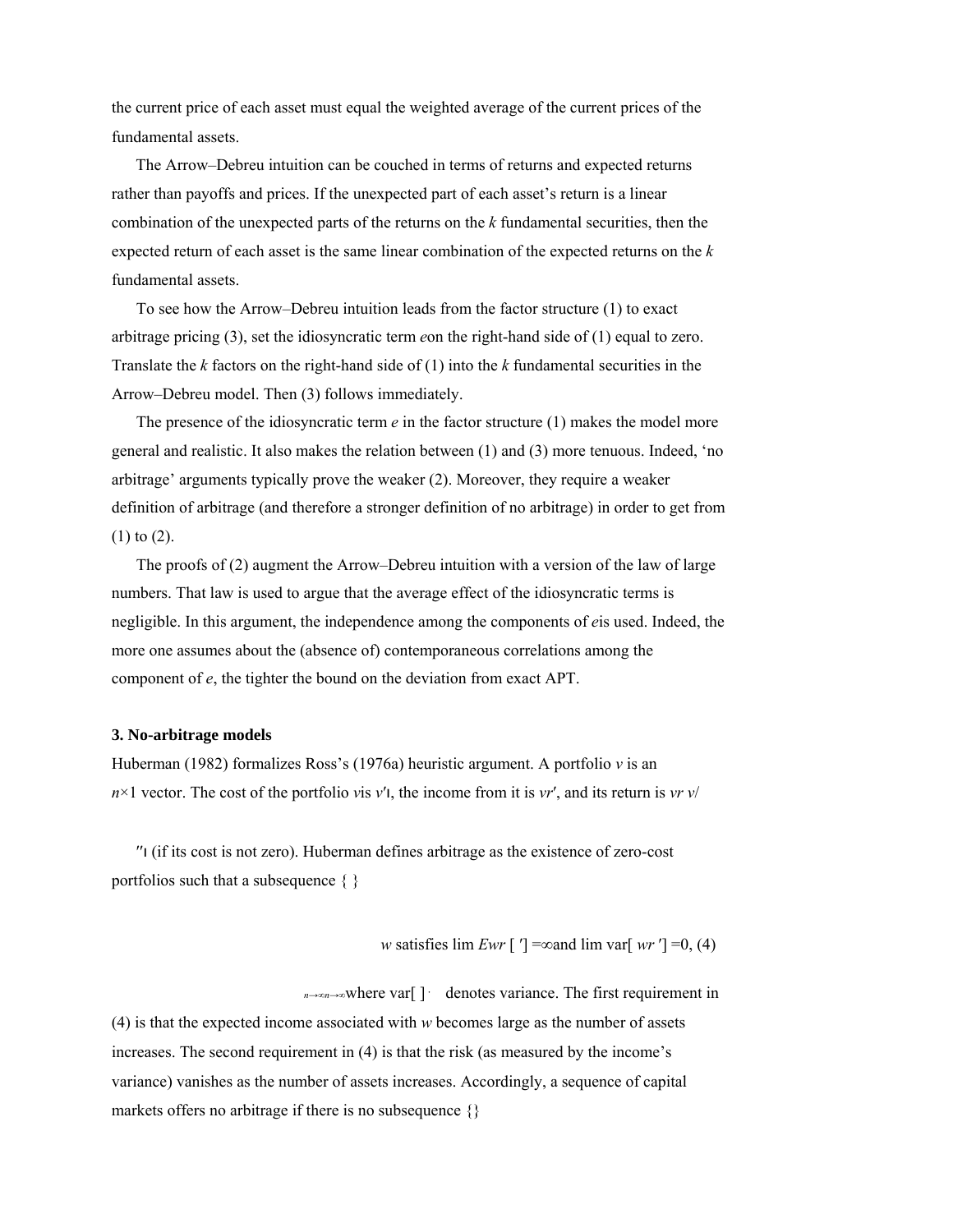*w* of zero-cost portfolios that satisfy (4).

Huberman shows that, if the factor model (1) holds and if the covariance matrix *Eee*[]′ is diagonal for all *n* and uniformly bounded, then the absence of arbitrage implies (2) with  $Z = I$ and a finite bound *a*. The idea of his proof is as follows. Consider the orthogonal projection of the vector μ on the linear space spanned by the columns of *X*:  $\mu = X + (5)$ 

> αwhere  $α'X=0$  and  $\lambda$  is a  $k\times1$  vector. The projection implies α′α=min( μ*X* )( −*X*λ). (6)

$$
_{\lambda }^{-\lambda \mu }\ ^{\prime }
$$

A violation of (2) is the existence of a subsequence of  $\{\alpha' \alpha\}$  that approaches infinity. The vector  $\alpha$  is often referred to as a pricing error and it can be used to construct arbitrage. For any scalar *h*, the portfolio *wh*α has zero cost because the first

=column of *X*is ı. The factor model (1) and the

λ

projection (5) imply *Ewr* ['] =  $h(\alpha' \alpha)$  and var[ *wr* =  $h^2$  ('['])<sup>2</sup> is the upper bound of the diagonal elements of

′] α*Eee* α. If σ

22 23

*Eee*[]', then var[  $wr'$ ]  $\leq h$  ( $\alpha' \alpha \sigma$ ). If *h* is chosen to be  $(\alpha \alpha')^7$ , then ' (' $\alpha' \alpha' \alpha' \alpha''$ )<sup>-13</sup> $\sigma^2$ , which

imply that (4) is satisfied by a

*Ewr* [] = $\alpha \alpha$ )  $\alpha$  and var[ *wr*']  $\leq$  (  $\alpha$ <sub> $\alpha$ </sub>

subsequence of the zero-cost portfolios  $\{(\alpha'\alpha)^{3}\}\.$ 

Using the no-arbitrage argument, the exact APT can be proven to hold in the limit for well-diversified portfolios. A portfolio *w* is well diversified if *w*' $=$ 1 and var[ *we*'] =0, that is, if the portfolio's return contains only factor variance. A

*w* , is well diversified if *w*ıvar[ *we* 0

sequence of portfolios,  $\{\}′=1$  and lim <sup>n</sup><sub>1</sub> = Suppose there are *m* sequences of well-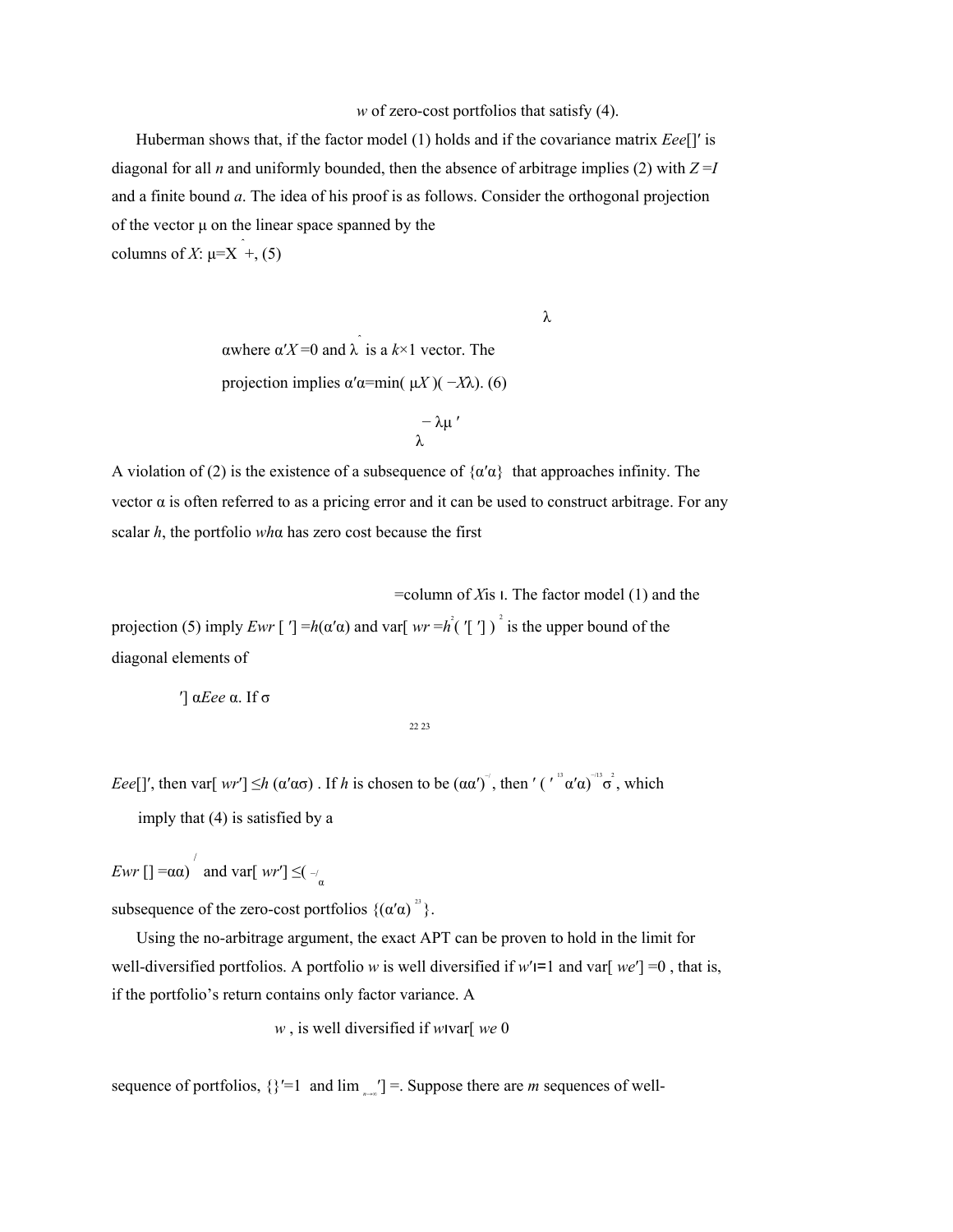diversified portfolios and *m* is a fixed number larger than *k*+1. For each *n*, let *W* be an *nm* matrix, in which each column is one

×

of the well-diversified portfolios. The exact APT holds in the limit for the welldiversified portfolios if and only if there exists a sequence of *k*×1 vectors, {}

> , such that lim(  $W<sup>ν</sup>μ<sup>−λ<sup>ν<sub>0</sub></sup>λ</sup>$ )( *′W*<sup>*'*</sup>μ−*X*<sup>*I*</sup><sub>*I*</sub>)) =0,(7)<sub>*n→∞</sub></sub></sub>*

where *X* (j'and j is an  $m \times 1$  vector of ones. The projection of *W* µon the

$$
^{\%} = W \beta) \sim
$$

columns of *X* gives  $W'\mu = X\lambda\alpha +$ , in which  $\alpha'X = 0$ . If eq. (7) does not hold, a subsequence of  $\alpha$ satisfies  $\alpha' \alpha \delta$  for some positive constant  $\delta$ . This sequence of  $\alpha$  can be used to construct arbitrage as follows. For any scalar *h*, define a portfolio as *vhW*α, which is then costless because *v*′ı=α′′ı=*h* ′

$$
=hW
$$
aj=0. It follows from  $\alpha X \square 0$  []= $h\alpha'\alpha$ var[  $\nu r$ ] = $h^2$  <sup>n</sup> [ ]

′ that ′ and ′α*WEee W*. If *h* is chosen to be

*Evr* ' $\alpha(\alpha WEee W \mid )$ , then var[*vr*] = *W* is well-diversified and []'is

*′′′α*<sup>*−/13*</sup> *n*<sup>-*1</sup>*. *Since {}Eeediagonal and uniformly bounded, it follows that lim<sub>n→∞</sub><i>h*=∞. This</sup> implies that portfolio sequence { }

*v* is arbitrage because it satisfies (4). Ingersoll (1984) generalizes Huberman's result, showing that the factor model, uniform boundedness of the elements of β and no arbitrage imply (2) with *Z*=*Eee*],

['which is

λ

not necessarily diagonal. A variant of Ingersoll's argument is as follows. Write the positive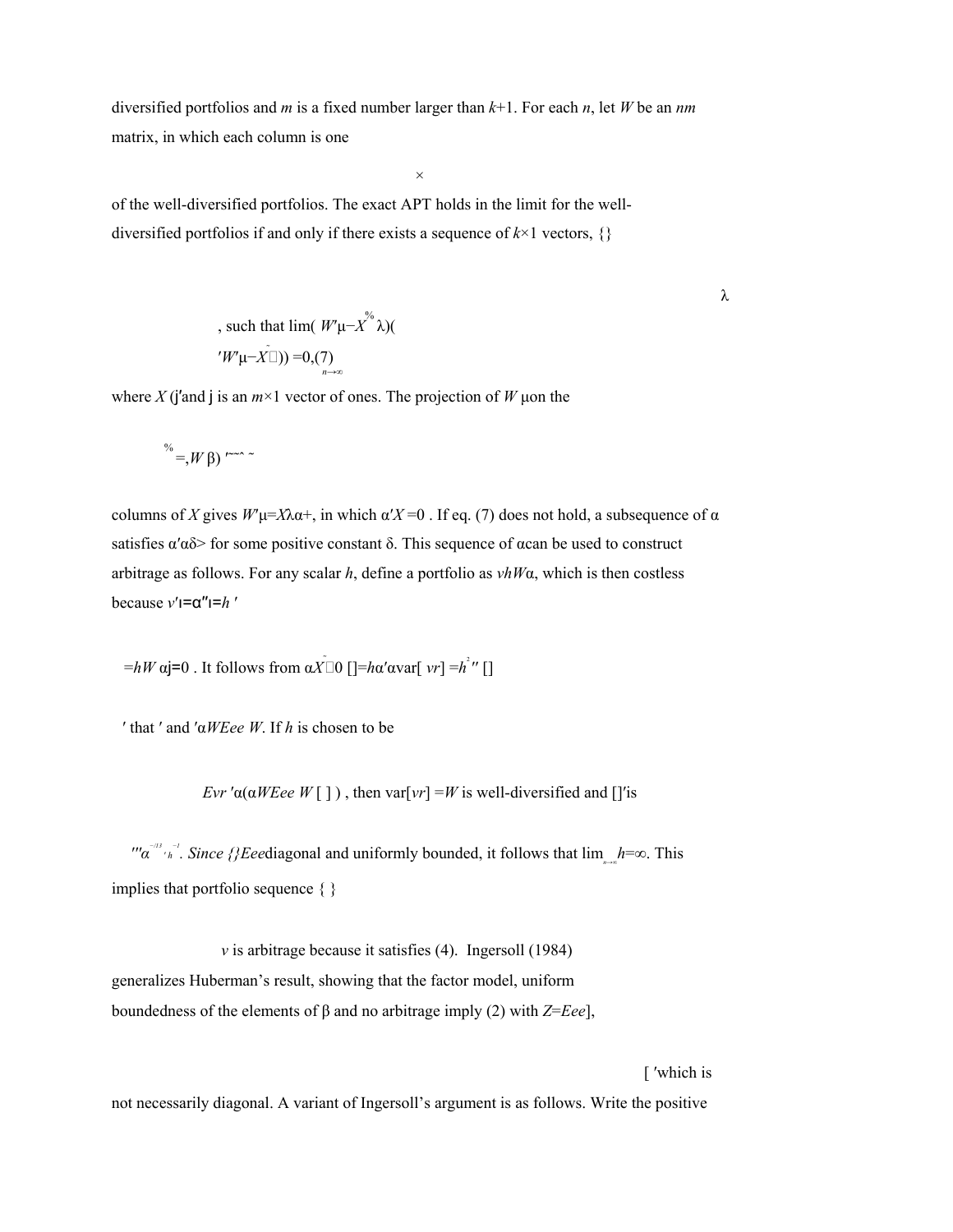definite matrix *Z* as the product *Z UU*′, where *U*is an *nn*

−1

 $=\times$  non-singular matrix. Then, consider the orthogonal projection of the vector  $U<sup>†</sup>$  µon the

column space of *UX*:

 $\alpha^{-1}$ 

$$
U \mu = U X \lambda \alpha(8)
$$

+,

where *UX*=0. The rest of the argument is similar to those presented earlier.

=

Chamberlain and Rothschild (1983) employ Hilbert space techniques to study capital markets with (possibly infinitely) many assets. The preclusion of arbitrage implies the continuity of the cost functional in the Hilbert space. Let *L* equal the maximum eigenvalue of the limit covariance matrix []*e*′

*Ee* and *d* equal the supremum

of all the ratios of expectation to standard deviation of the incomes on all costless portfolios with a non-zero weight on at least one asset. Chamberlain and Rothschild demonstrate that (2) holds with  $aL\hat{d}$  and  $Z=I$  if asset prices allow no arbitrage.

With two additional assumptions, Chamberlain (1983) provides explicit lower and upper bounds on the left-hand side of (2). He further shows that exact arbitrage pricing obtains if and only if there is a well-diversified portfolio on the mean-variance frontier. The first of his additional assumptions is that all the factors can be represented as limits of traded assets. The second additional assumption is that the variances of incomes on any sequence of portfolios that are well diversified in the limit and that are uncorrelated with the factors converge to zero.

### **4. Utility-based arguments**

In utility-based arguments, investors are assumed to solve the following problem: max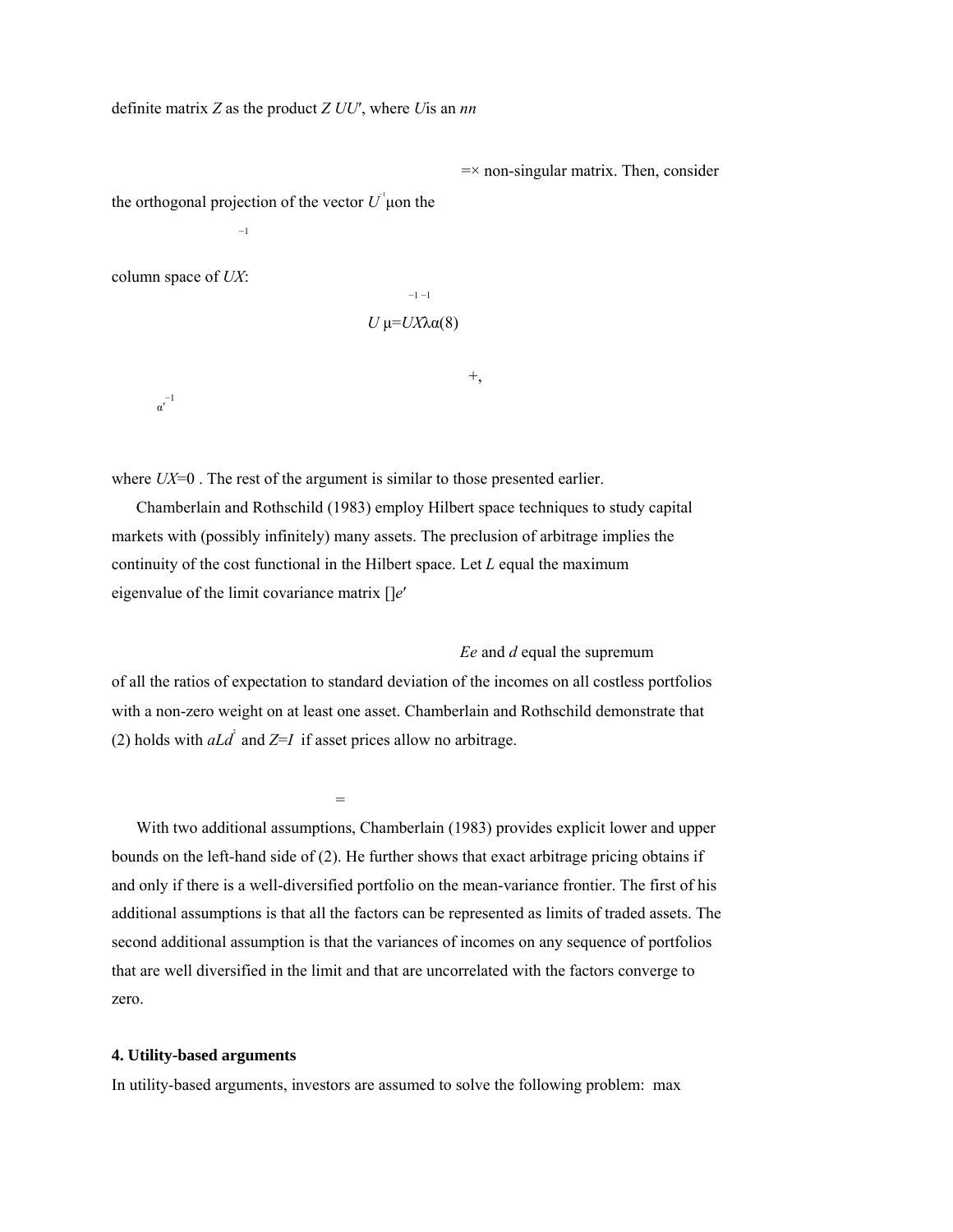*Luc* 
$$
c
$$
  $[(C_0, C_0)]$  subject to  $c_0$  *by vi 'and*  $c_r \leq wr'$ 

≤−, (9)

where *b* is the initial wealth, and *uc c* is a utility function of initial and terminal

# $\binom{0, r}{r}$  consumption

*c*0 and *cT*. The utility function is assumed to increase with initial and with terminal consumption. The first order condition is *ErM*[] =ı, (10)

where M=  $\partial/\partial$  uc<sub>r</sub>)( $/\partial/\partial$ <sub>0</sub>. The random variable *M* satisfying (10) is referred to as the stochastic discount factor (SDF) by Hansen and Jagannathan (1991; 1997). Substitution of the

factor model (1) into the first order condition gives

*cc w*  ,, 0 *T* 

( *uc*) μ=ιλ $_{0}^{+}$  $+$ βλ $_{1}^{0}$ α

+, (11) where  $EM$ ,  $\lambda = -1$ []/[ and

α=−*EeM EM*] []. It follows from

λ=/1[<sub>,</sub>*EfM EM*][ /

(11) that (μ−*X*)( $'$ −*X*λ) =αα, (12)

 $\lambda$ μ'where  $X(1)$  and  $\lambda = \int_{0.5}$ 

 $^{\prime\prime}$ .

=,βλλ) Clearly, the APT (2) holds for *Z*=*I* and *a*if α′α is uniformly bounded by *a*. Ross (1976a) is the first to set up an economy in which  $\alpha' \alpha$  is uniformly bounded. The exact APT (3) holds if and only if  $EeM$   $\vert$  =0. (13) If the SDF is a linear function of the factors, then eq. (13) holds. Conversely, if eq.

(13) holds, there exists an SDF, which is a linear function of factors, such that eq. (10) is satisfied. However, the SDF does not have be a linear function of factors for the purpose of obtaining the exact APT. A nonlinear function, *M*=*gf*() , of factors for the SDF would also imply (13) under the assumption  $[ \ ] = 0$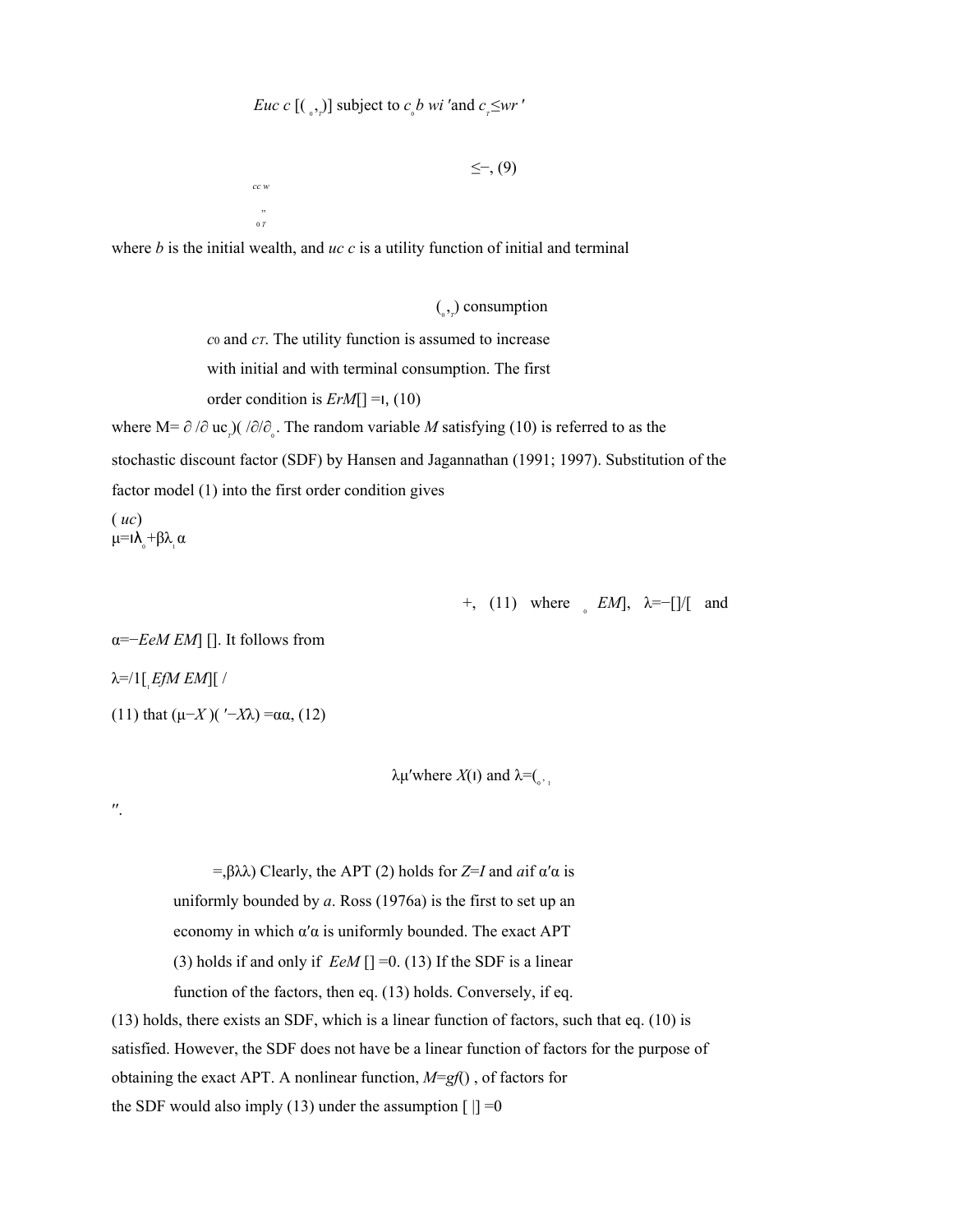#### *Ee f*. Connor (1984) shows that,

if the market portfolio is well diversified, then every investor holds a welldiversified portfolio (that is, a *k*+1 fund separation obtains; the funds are associated with the factors and with the risk-free asset, which Connor assumes to exist). With this, the first order condition of any investor implies exact arbitrage pricing in a competitive equilibrium. Connor and Korajczyk (1986) extend Connor's previous work to a model with investors who have better information about returns than most other investors. The former class of investors is sufficiently small, so the pricing result remains intact and it is used to derive a test of the superiority of information of the allegedly better informed investors. Connor and Korajczyk (1985) extend Connor's single-period model to a multiperiod model. They assume that the capital assets are the same in all periods, that each period's cash payoffs from these assets obey a factor structure, and that competitive equilibrium prices are set as if the economy had a representative investor who maximizes exponential utility. They show that exact arbitrage pricing obtains with

time-varying risk premium (but, similar to Stambaugh, 1983, with constant factor loadings.)

Chen and Ingersoll (1983) argue that, if a well-diversified portfolio exists and it is the optimal portfolio of some utility-maximizing investor, then the first order condition of that investor implies exact arbitrage pricing.

Dybvig (1983) and Grinblatt and Titman (1983) consider the case of finite assets and provide explicit bounds on the deviations from exact arbitrage pricing. These bounds are functions of the per capita asset supplies, individual bounds on absolute risk aversion, variance of the idiosyncratic risk, and the interest rate. To derive his bound, Dybvig assumes that the support of the distribution of the idiosyncratic term *e* is bounded below, that each investor's coefficient of absolute risk aversion is non-increasing and that the competitive equilibrium allocation is unconstrained Pareto optimal. To derive their bound, Grinblatt and Titman require a bound on a quantity related to investors' coefficients of absolute risk aversion and the existence of *k* independent, costless and well diversified portfolios.

# **5. Mean-variance efficiency**

The APT was developed as a generalization of the CAPM, which asserts that the expectations of assets' returns are linearly related to their covariances (or betas, which in turn are proportional to the covariances) with the market portfolio's return. Equivalently, the CAPM says that the market portfolio is mean-variance efficient in the investment universe containing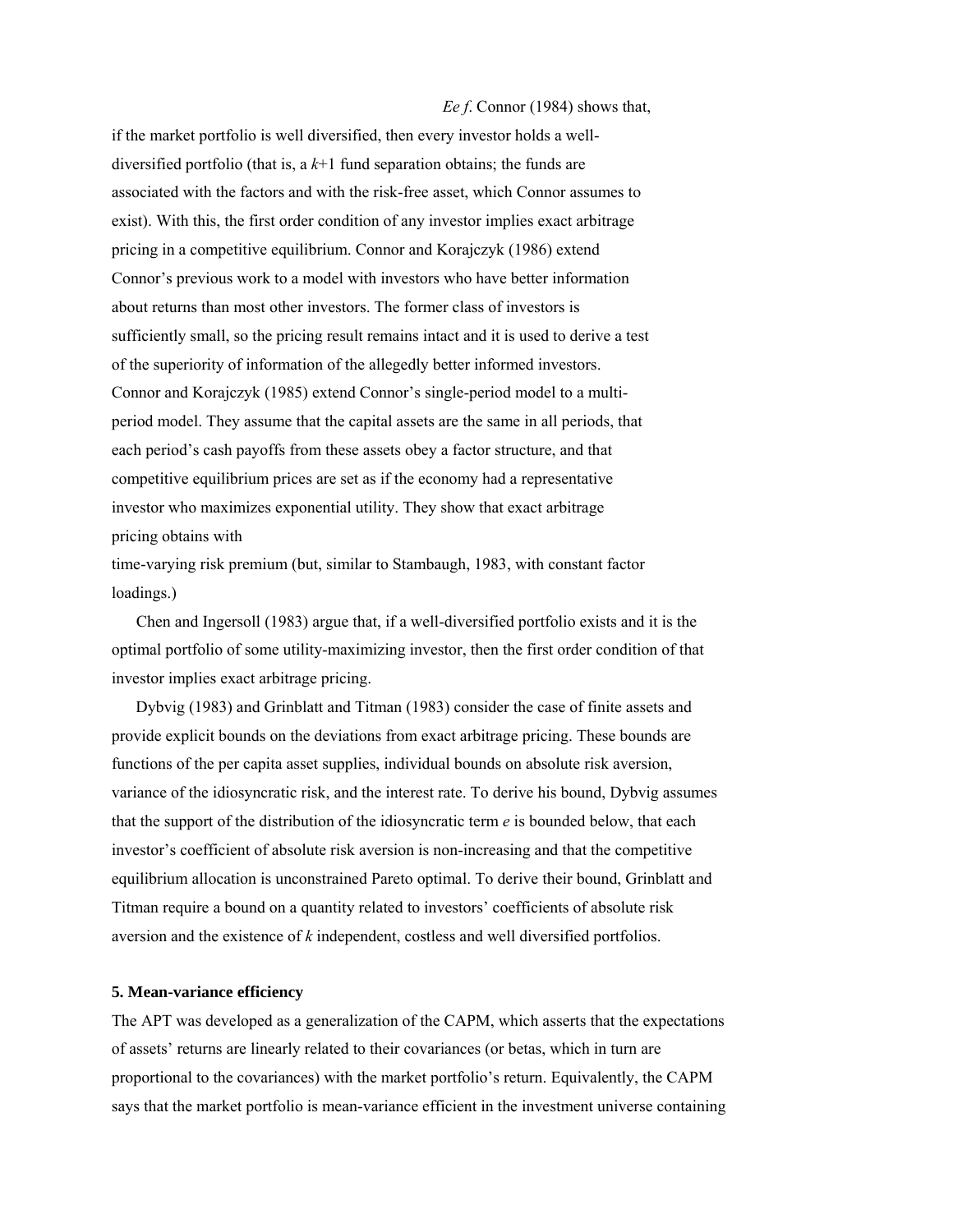all possible assets. If the factors in (1) can be identified with traded assets, then exact arbitrage pricing (3) says that a portfolio of these factors is mean-variance efficient in the investment universe consisting of the assets *r*.

Huberman and Kandel (1985b), Jobson and Korkie (1982; 1985) and Jobson (1982) note the relation between the APT and mean-variance efficiency. They propose likelihood-ratio tests of the joint hypothesis that a given set of random variables are factors in model (1) and that exact arbitrage pricing (3) obtains. Kan and Zhou (2001) point out a crucial typographical error in Huberman and Kandel (1985b). Peñaranda and Sentana (2004) study the close relation between the Huberman and Kandel's spanning approach and the celebrated volatility bounds in Hansen and Jagannathan (1991).

Even when the factors are not traded assets, (3) is a statement about meanvariance efficiency: Grinblatt and Titman (1987) assume that the factor structure (1) holds and that a risk-free asset is available. They identify *k* traded assets such that a portfolio of them is meanvariance efficient if and only if (3) holds. Huberman, Kandel and Stambaugh (1987) extend the work of Grinblatt and Titman by characterizing the sets of *k* traded assets with that property and show that these assets can be described as portfolios if and only if the global minimum variance portfolio has non-zero systematic risk. To find these sets of assets, one must know the matrices

ββ′ and *Eee*′. If the latter matrix is diagonal, factor analysis produces an estimate

[]of it, as well as an estimate of  $\beta\beta'$ . The interpretation of (3) as a statement about mean-variance efficiency contributes to the debate about the testability of the APT. (Shanken, 1982; 1985, and Dybvig and Ross, 1985, however, discuss the APT's testability without mentioning that (3) is a statement about mean-variance efficiency.) The theory's silence about the factors' identities renders any test of the APT a joint test of the pricing relation and the correctness of the factors. As a mean-variance efficient portfolio always exists, one can always find 'factors' with respect to which (3) holds. In fact, any single portfolio on the frontier can serve as a 'factor'. Thus, finding portfolios which are mean-variance efficient – or failure to find them – neither supports nor contradicts the APT. It is the factor structure (1) which, combined with (3), provides refutable hypotheses about assets' returns. The factor structure (1) imposes restrictions which, combined with (3), provide refutable hypotheses about assets' returns. The factor structure suggests looking for factors with two properties: (*a*) their time-series movements explain a substantial fraction of the time series movements of the returns on the priced assets, and (*b*) the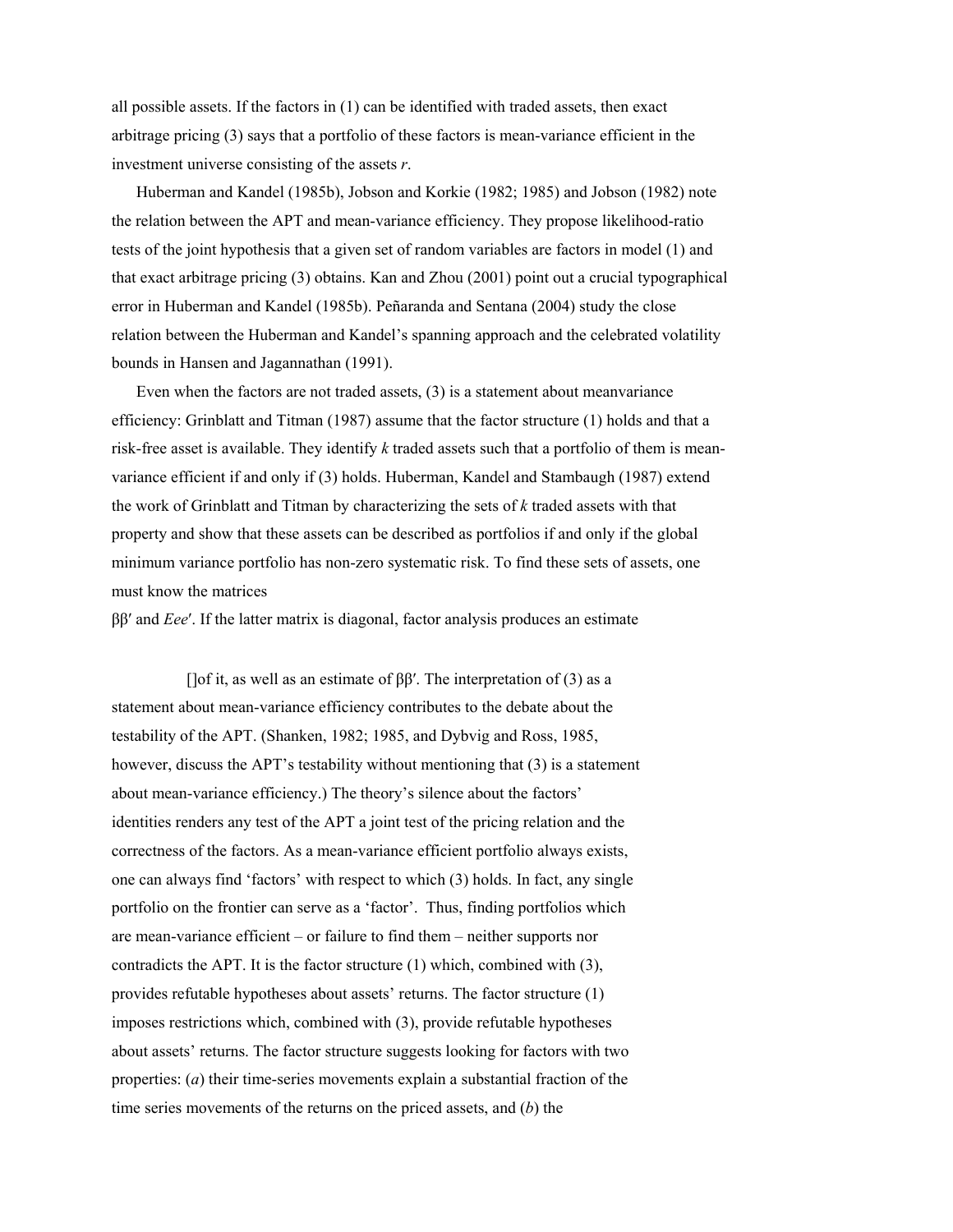unexplained parts of the time series movements of the returns on the priced assets are approximately uncorrelated across the priced assets.

# **6. Empirical tests**

Empirical work inspired by the APT typically ignores (2) and instead studies exact arbitrage pricing (3). This type of work usually consists of two steps: an estimation of factors (or at least of the matrix β) and then a check to see whether exact arbitrage pricing holds. In the first step, researchers typically use the following regression model to estimate the parameters in the factor model:

 $r_{\tau} = \alpha + \beta f_{\tau} + e_{\tau}$ , (14) where  $r_t, f_t$  and  $e_t$  are the realization

of the variables in period *t*. The factors observed in empirical studies often have a non-zero mean, denoted by δ. Let *T* be the total number of periods and Σ the summation over *t*=1,,. The ordinary least-square

*L T* 

(OLS) estimates are

$$
\mu^{\circ} = \sum_{i=1}^{n} \sum_{j=1}^{n} \sum_{j=1}^{n} f_{j}(15)
$$
  
\n
$$
\mu^{\circ} = \sum_{i=1}^{n} (r_{i} - \mu^{\circ})(f_{i} - \delta)^{i} \left( \sum_{j=1}^{n} (f_{j} - \delta)(f_{j} - \delta)^{j} \right)^{-1} (16)
$$
  
\n
$$
\alpha^{\circ} \left( \frac{\pi}{17} \right)
$$
  
\n
$$
\mu \beta \delta
$$
  
\n
$$
= -\frac{\pi}{2}
$$
  
\n
$$
\mu \beta \delta
$$
  
\n
$$
\Omega = \sum_{j=1}^{n} \alpha_{j} \alpha_{j}
$$
  
\n
$$
\mu \beta \delta
$$
  
\n
$$
\Omega = \sum_{j=1}^{n} \alpha_{j} \alpha_{j}
$$
  
\n
$$
\mu \beta \delta
$$
  
\n
$$
\Omega = \sum_{j=1}^{n} \alpha_{j} \alpha_{j}
$$
  
\n
$$
\mu \beta \delta
$$
  
\n
$$
\Omega = \sum_{j=1}^{n} \alpha_{j} \alpha_{j}
$$

These are also maximum-likelihood estimators if the returns and factors are independent across time and have a multivariate normal distribution. In the second step, researchers may use the exact pricing (3) and (14) to obtain the following restricted version of the regression model,

 $r_{\tau} = \mathsf{i} \lambda_{\rho} + \beta(f_{\tau} + \lambda_{\rho}) + e_{\tau}$ . (19) Under the assumption that

returns and factors follow identical and independent normal distributions, the maximumlikelihood estimators are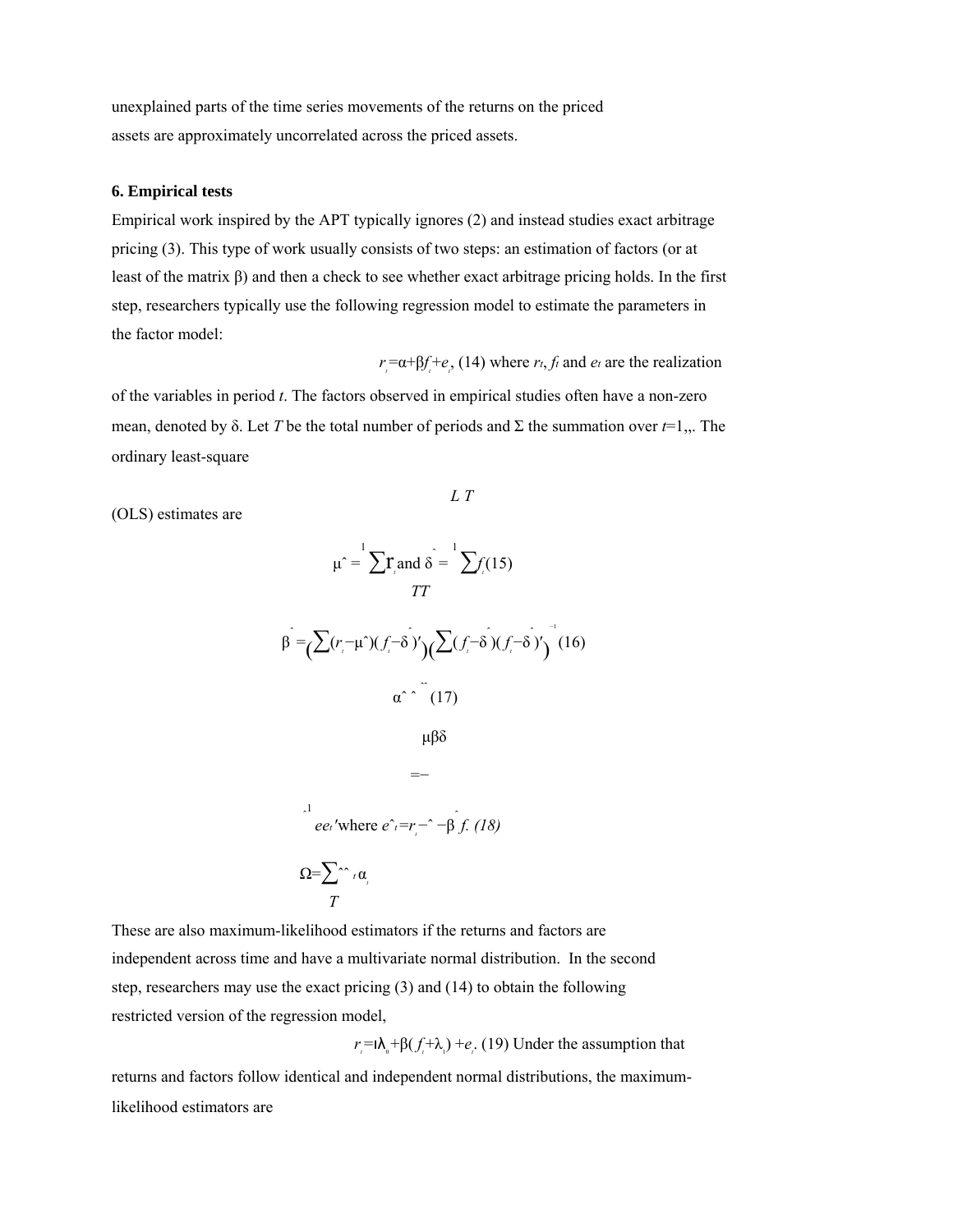$$
\beta = \left(\sum (r_{i} - \mathbf{i}\lambda_{0})(f_{i} + \lambda_{i})'\right)\left(\sum (f_{i} + \lambda_{i})(f_{i} + \lambda_{i})'\right)^{-1}(20)
$$

$$
\Omega = \sum_{i} \sum e e_{i} \text{ (where } e_{i} = r_{i} - \mathbf{i}\lambda_{0} - \beta(f_{i} + \lambda_{i}) (21)
$$

 $λ=(X'Ω<sup>-1</sup>X)<sup>-1</sup>X'Ω<sup>-1</sup>(μβδ<sup>^</sup>−)$  where *X*=(**i**,β). (22) These estimators need to

be solved simultaneously from the above three equations. Notice that  $\beta$  and  $\Omega$  are the OLS estimators in (19) for a given  $\lambda$ . The last equation shows that  $\lambda$  is the generalized least-square estimator in the cross-sectional regression of  $\mu \hat{-} \beta \hat{\delta}$  on *X* with Ω being the weighting matrix. To test the restriction imposed by the exact APT, researchers use the likelihood-ratio statistic,

$$
LR = T(\log |\Omega| - \log^2)
$$

 $|\Omega|$ ,) (23) which follows a  $\chi^2$ 

distribution with −− degrees of freedom when the number

*nk* 1 of observations, *T*, is very large. When factors are

payoffs of traded assets or a risk

free asset exists, the exact APT imposes more restrictions. For these cases, Campbell, Lo and MacKinley (1997, ch. 6) provide an overview. If the observations of returns and factors do not follow independent normal distribution, similar tests can be carried out using the generalized method of moments (GMM). Jagannathan and Wang (2002) and Jagannathan, Skoulakis and Wang (2002) provide an overview of the application of the GMM for testing asset pricing models including the APT.

Interest is sometimes focused only on whether a set of specified factors are priced or on whether their loadings help explain the cross section of expected asset returns. For this purpose, most researchers study the cross-sectional regression model

$$
\mu \hat{\lambda} + \nu \text{ or } \hat{\lambda} = I_0 + \hat{\lambda} + \nu, (24)
$$

$$
\hat{\lambda} = X \mu \lambda \beta
$$

where  $\hat{X} = (1, \hat{\beta})$  and *v* is an  $n \times 1$  vector of errors for this equation. The OLS estimator of  $\lambda$  in this regression is tested to see whether it is different from zero. To test this specification, asset characteristics *z*, such as firm size, that are correlated with mean asset returns are added to the regression:

$$
\hat{I} = I_0 + \hat{\lambda}_1 + Z\lambda_2 + \nu
$$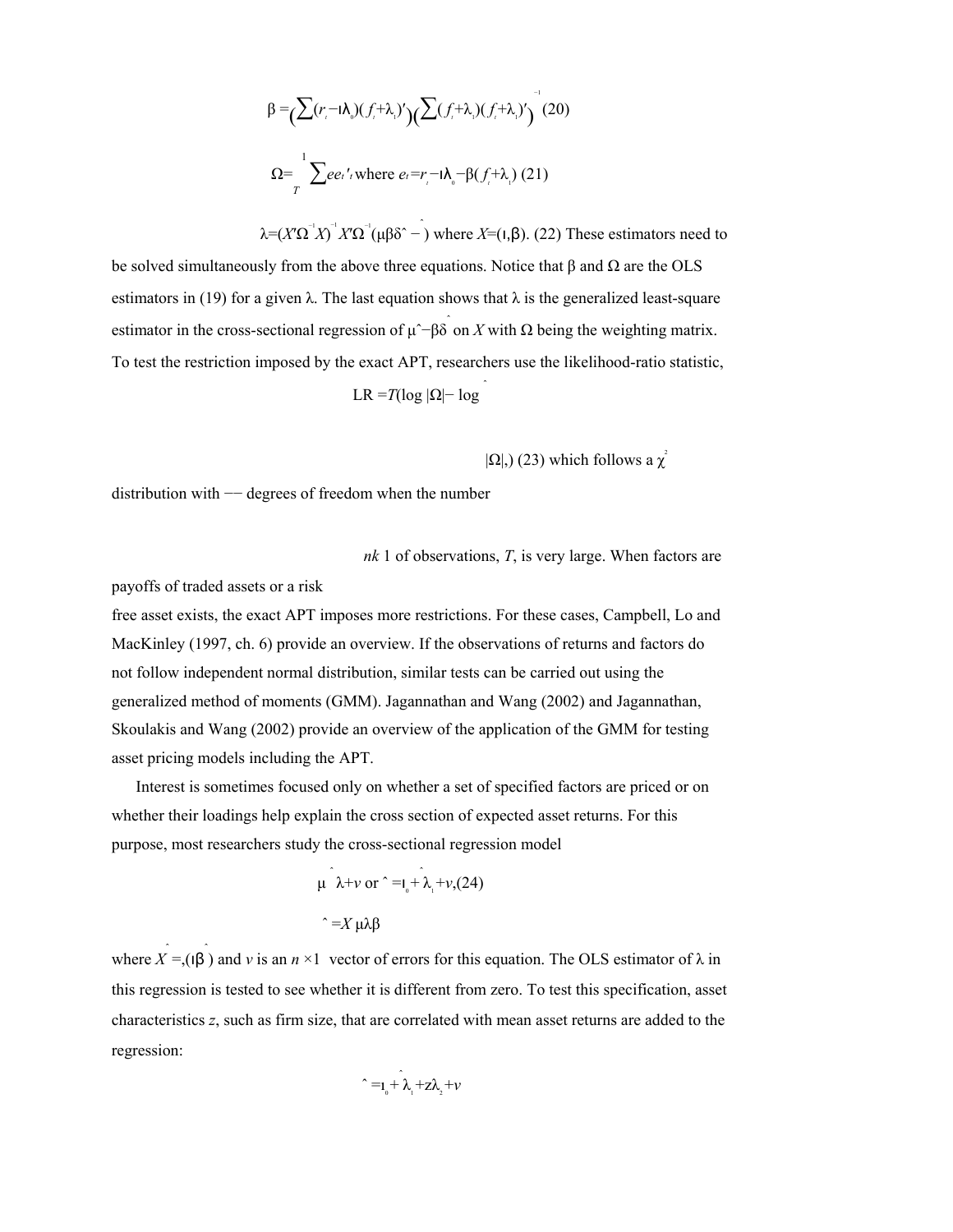μλβ.(25) A significant  $\lambda_1$  and insignificant  $\lambda_2$  are viewed

as evidence in support of the specified factors being part of the exact APT. Black, Jensen and Scholes (1972) and Fama and MacBeth (1973) pioneered this cross-sectional approach to test the CAPM. Chen, Roll and Ross (1986) used it to test the exact APT. Shanken (1992) and Jagannathan and Wang (1998) developed the statistical foundations of the cross-sectional tests. The cross-sectional approach is now a popular tool for analysing risk premiums on the loadings of proposed factors.

# **7. Specification of factors**

The tests outlined above are joint tests that the matrix βis correctly estimated and that exact arbitrage pricing holds. Estimation of the factor loading matrix βentails at least an implicit identification of the factors. The three approaches listed below have been used to identify factors.

The first consists of an algorithmic analysis of the estimated covariance matrix of asset returns. For instance, Roll and Ross (1980), Chen (1983) and Lehman and Modest (1988) use factor analysis, and Chamberlain and Rothschild (1983) and Connor and Korajczyk (1985; 1986) recommend using principal component analysis.

The second approach is one in which a researcher starts at the estimated covariance matrix of asset returns and uses his judgement to choose factors and subsequently estimate the matrix β. Huberman and Kandel (1985a) note that the correlations of stock returns of firms of different sizes increase with a similarity in size. Therefore, they choose an index of small firms, one of medium-size firms and one of large firms to serve as factors. In a similar vein, Fama and French (1993) use the spread between the stock returns of small and large firms as one of their factors. Echoing the findings of Rosenberg, Reid and Lanstein (1984), Chan, Hamao and Lakonishok (1991) and Fama and French (1992) observe that expected stock returns and their correlations are also related to the ratio of book-to-market equity. Based on these observations, Fama and French (1993) add the spread between stock returns of value and growth firms as another factor.

The third approach is purely judgemental in that it is one in which the researcher primarily uses his intuition to pick factors and then estimates the factor loadings and checks whether they explain the cross-sectional variations in estimated expected returns (that is, he checks (3)). Chan, Chen and Hsieh (1985) and Chen, Roll and Ross (1986) select financial and macroeconomic variables to serve as factors. They include the following variables: the return on an equity index, the spread of short- and long-term interest rates, a measure of the private sector's default premium, the inflation rate, the growth rates of industrial production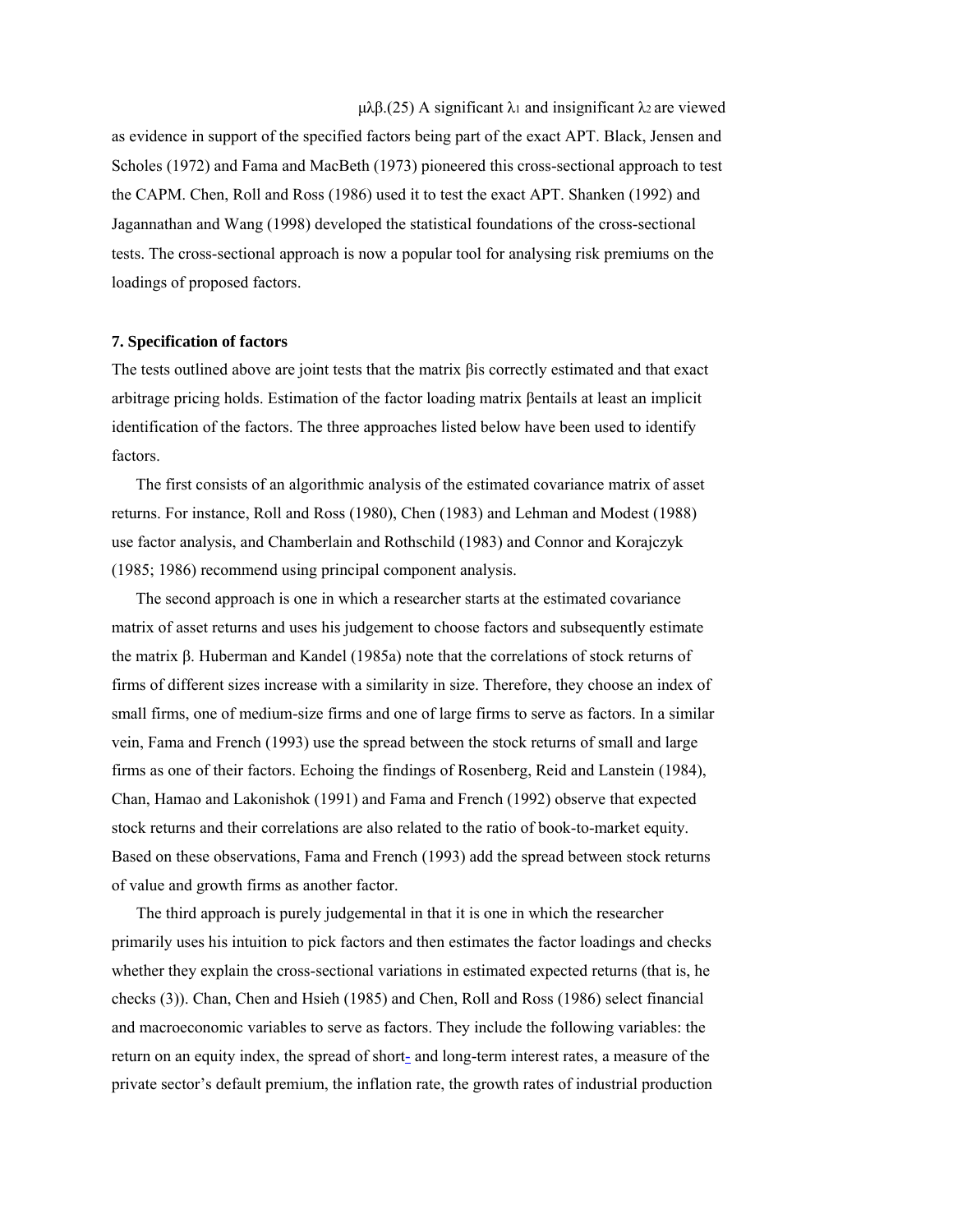and the aggregate consumption. Based on economic intuition, researchers continue to add new factors, which are too many to enumerate here.

The first two approaches are implemented to conform to the factor structure underlying the APT: the first approach by the algorithmic design and the second because researchers check that the factors they use indeed leave the unexplained parts of asset returns almost uncorrelated. The third approach is implemented without regard to the factor structure. Its attempt to relate the assets' expected returns to the covariance of the assets' returns with other variables is more in the spirit of Merton's (1973) inter-temporal CAPM than in the spirit of the APT.

The empirical work cited above examines the extent to which the exact APT (with whatever factors are chosen) explains the cross-sectional variation in assets' mean returns better than the CAPM. It also examines the extent to which other variables – usually those that include various firm characteristics – have marginal explanatory power beyond the factor loadings to explain the cross section of assets' mean returns.

The results usually suggest that the APT is a useful model in comparison with the CAPM. (Otherwise, they would probably have gone unpublished.) However, the results are mixed when the alternative is firm characteristics. Researchers who introduce factors tend to report results supporting the APT with their factors and test portfolios. Nevertheless, different tests and construction of portfolios often reject the proposed APT. For example, Fama and French (1993) demonstrate that exact APT using their factors holds for portfolios constructed by sorting stocks on firm size and book-to-market ratio, whereas Daniel and Titman (1997) demonstrate that the same APT does not hold for portfolios that are constructed by sorting stocks further on the estimated loadings with respect to Fama and French's factors.

The APT often seems to describe the data better than competing models. It is wise to recall, however, that the purported empirical success of the APT may well be due to the weakness of the tests employed. Some questions come to our mind: which factors capture the data best; what is the economic interpretation of the factors; what are the relations among the factors that different researchers have reported? As any test of the APT is a joint test that the factors are correctly identified and that the linear pricing relation holds, a host of competing theories exist side by side under the APT's umbrella. Each fails to reject the APT but has its own factor identification procedure. The number of factors, as well as the methods of factor construction, is exploding. The multiplicity of competing factor models indicates ignorance of the true factor structure of asset returns and suggests a rich and challenging research agenda.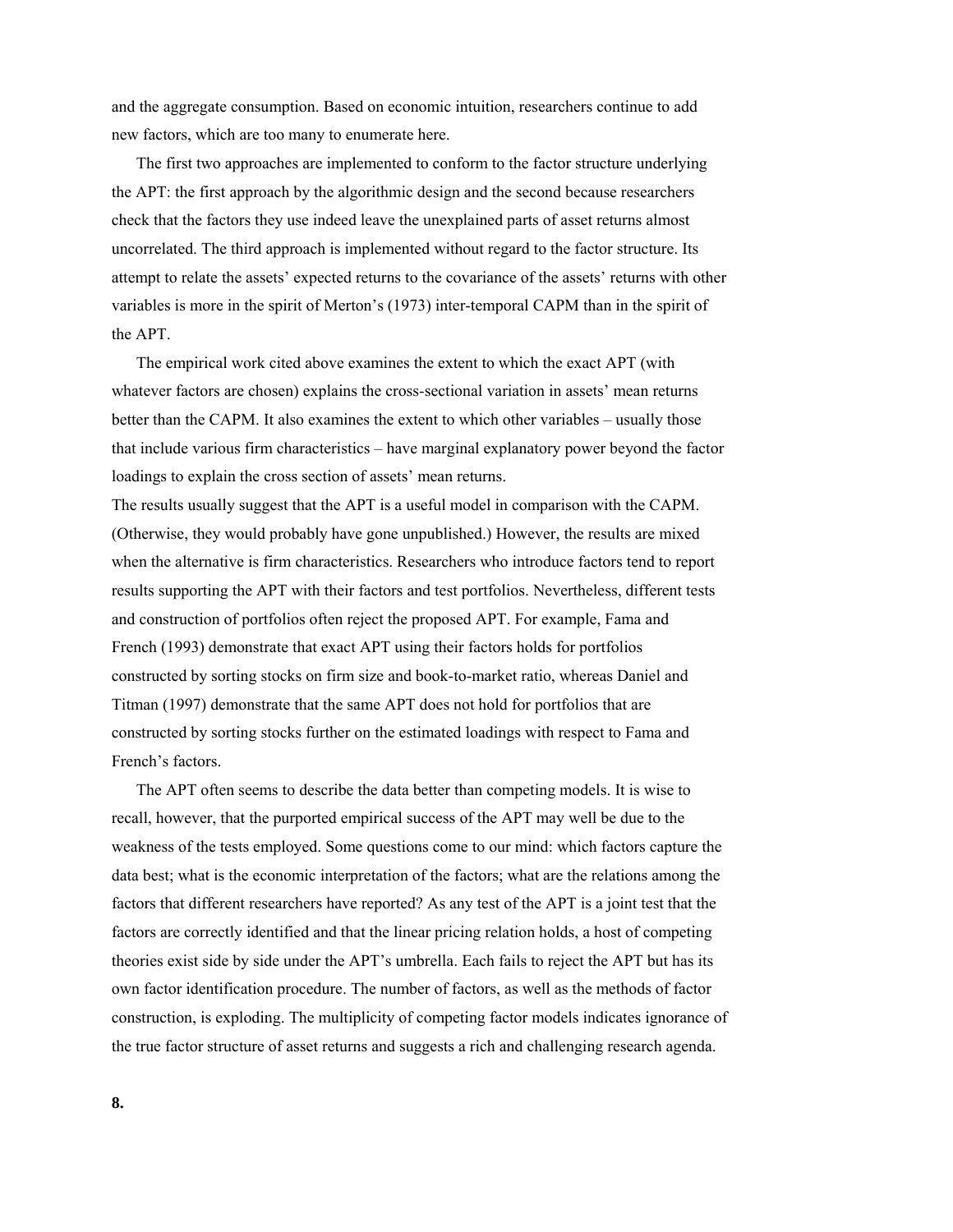**Applications** The APT lends itself to various practical applications due to its simplicity and flexibility. The three areas of applications critically reviewed here are: asset allocation, the computation of the cost of capital, and the performance evaluation of managed funds.

The application of the APT in asset allocation is motivated by the link between the factor structure (1) and mean-variance efficiency. Since the structure with *k* factors implies the existence of *k* assets that span the efficient frontier, an investor can construct a mean-variance efficient portfolio with only *k* assets. The task is especially straightforward when the *k* factors are the payoffs of traded securities. When *k* is a small number, the model reduces the dimension of the optimization problem. The use of the APT in the construction of an optimal portfolio is equivalent to imposing the restriction of the APT in the estimation of the mean and covariance matrix involved in the mean-variance analysis. Such a restriction increases the reliability of the estimates because it reduces the number of unknown parameters.

Formatted: Font: Bold

If the factor structure specified in the APT is incorrect, however, the optimal portfolio constructed from the APT will not be mean-variance efficient. This uncertainty calls for adjusting, rather than restricting, the estimates of mean and covariance matrix by the APT. The degree of this adjustment should depend on investors' prior belief in the model. Pastor and Stambaugh (2000) introduce the Bayesian approach to achieve this adjustment. Wang (2005) further shows that the Bayesian estimation of the return distribution results in a weighted average of the distribution restricted by the APT and the unrestricted distribution matched to the historical data.

The proliferation of APT-based models challenges an investor engaging in asset allocation. In fact, Wang (2005) argues that investors averse to model uncertainty may choose an asset allocation that is not mean-variance efficient for any probability distributions estimated from the prior beliefs in the model.

Being an asset pricing model, the APT should lend itself to the calculation of the cost of capital. Elton, Gruber and Mei (1994) and Bower and Schink (1994) used the APT to derive the cost of capital for electric utilities for the New York State Utility Commission. Elton, Gruber and Mei specify the factors as unanticipated changes in the term structure of interest rates, the level of interest rates, the inflation rate, the GDP growth rate, changes in foreign exchange rates, and a composite measure they devise to measure changes in other macro factors. In the meantime, Bower and Schink use the factors suggested by Fama and French (1993) to calculate the cost of capital for the Utility Commission. However, the Commission did not adopt any of the above-mentioned multi-factor models but used the CAPM instead (see DiValentino, 1994).

Other attempts to apply the APT to compute the cost of capital include Bower, Bower and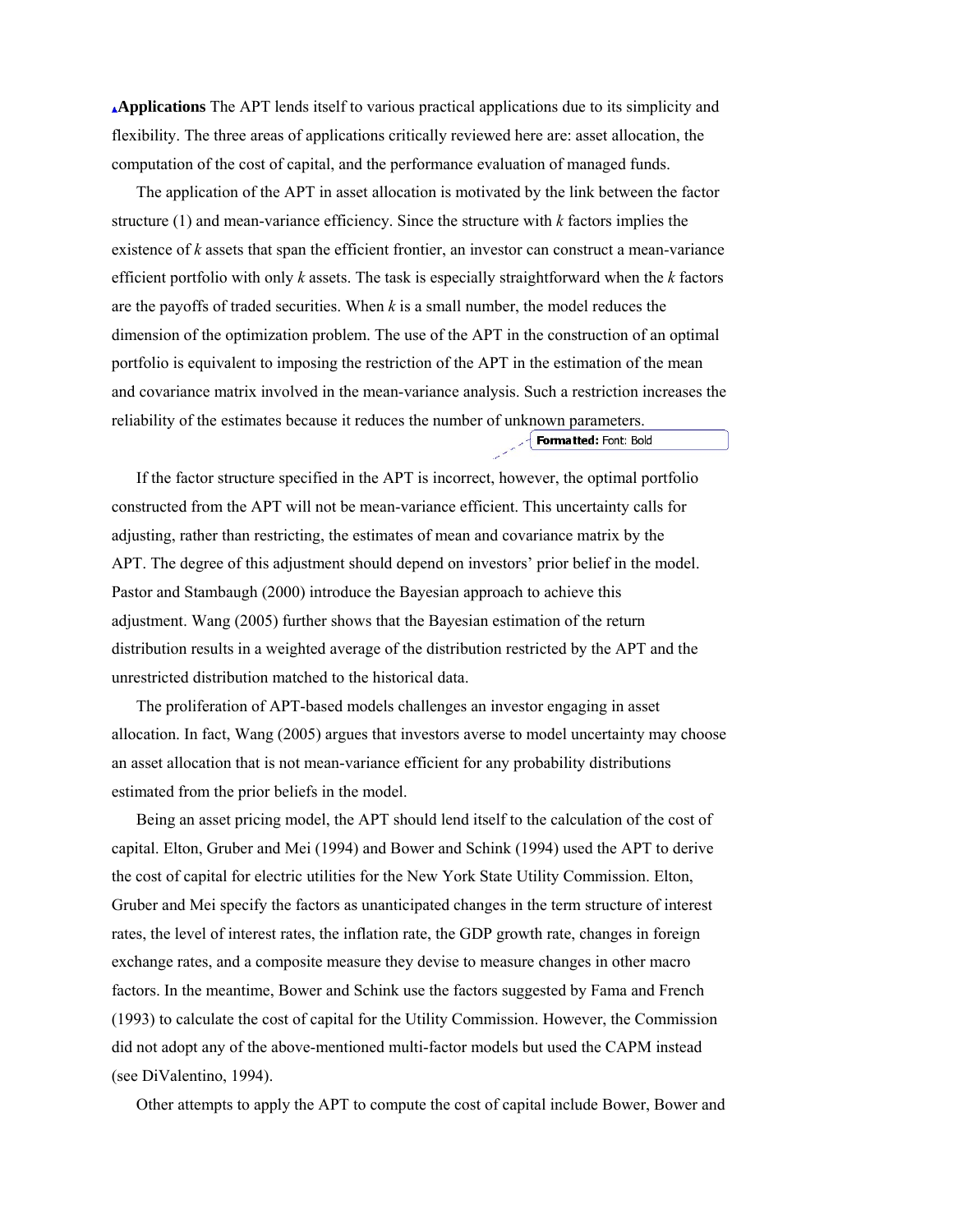Logue (1984), Goldenberg and Robin (1991) who use the APT to study the cost of capital for utility stocks, and Antoniou, Garrett and Priestley (1998) who use the APT to calculate the cost of equity capital when examining the impact of the European exchange rate mechanism. Different studies use different factors and consequently obtain different results, a reflection of the main drawback of the APT – the theory does not specify what factors to use. According to Green, Lopez and Wang (2003), this drawback is one of the main reasons that the US Federal Reserve Board has decided not to use the APT to formulate the imputed cost of equity capital for priced services at Federal Reserve Banks.

The application of asset pricing models to the evaluation of money managers was pioneered by Jensen (1968). When using the APT to evaluate money managers, the managed funds' returns are regressed on the factors, and the intercepts are compared with the returns on benchmark securities such as Treasury bills. Examples of this application of the APT include Busse (1999), Carhart (1997), Chan, Chen and Lakonishok (2002), Cai, Chan and Yamada (1997), Elton, Gruber and Blake (1996), Mitchell and Pulvino (2001), and Pastor and Stambaugh (2002).

The APT is a one-period model that delivers arbitrage-free pricing of existing assets (and portfolios of these assets), given the factor structure of their returns. Applying it to price derivatives on existing assets or to price trading strategies is problematic, because its stochastic discount factor is a random variable which may be negative. Negativity of the SDF in an environment which permits derivatives leads to a pricing contradiction, or arbitrage. Consider, for instance, the price of an option that pays its holder whenever the SDF is negative. Being a limited liability security, such an option should have a positive price, but applying the SDF to its payoff pattern delivers a negative price. (The observation that the stochastic discount factor of the CAPM may be negative is in to Dybvig and Ingersoll, 1982, who also studied some of the implications of this observation.)

Trading and derivatives on existing assets are closely related. Famously, Black and Scholes (1973) show that dynamic trading of existing securities can replicate the payoffs of options on these existing securities. Therefore, one should be careful in interpreting APTbased excess returns of actively managed funds because such funds trade rather than hold on to the same portfolios. Examples of interpretations of asset management techniques as derivative securities include Merton (1981) who argues that market-timing strategy is an option, Fung and Hsieh (2001) who show that hedge funds using trend-following strategies behave like a look-back straddle, and Mitchell and Pulvino (2001) who demonstrate that merger arbitrage funds behave like an uncovered put.

Motivated by the challenge of evaluating dynamic trading strategies, Glosten and Jagannathan (1994) suggest replacing the linear factor models with the Black–Scholes model.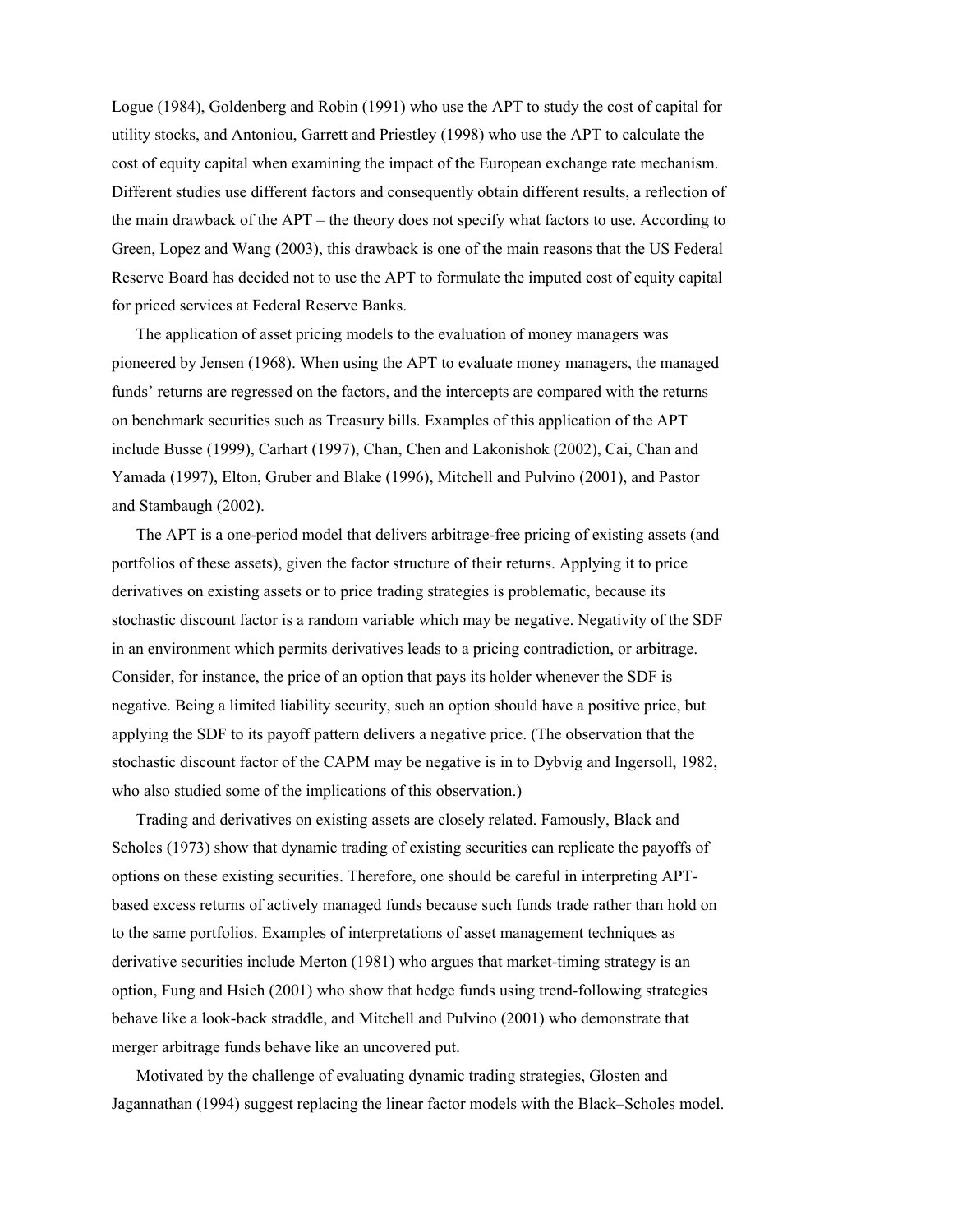econometric methodology to identify the problem in factor-based asset pricing models. They show that the APT with many factors is likely to have large pricing errors over actively managed funds, because empirically these models deliver SDFs which allow for arbitrage over derivative-like payoffs.

It is ironic that some of the applications of the APT require extensions of the basic model which violate its basic tenet – that assets are priced as if markets offer no arbitrage opportunities.

# Gur Huberman and Zenyu Wang

See also arbitrage, asset pricing, capital asset pricing models, and factor models Keywords: arbitrage; asset pricing model; factor model.

*The views stated here are those of the authors and do not necessarily reflect the views of the Federal Reserve Bank of New York or the Federal Reserve System.* 

# **Bibliography**

- Antoniou, A., Garrett, I. and Priestley, R. 1998. Calculating the equity cost of capital using the APT: the impact of the ERM. *Journal of International Money and Finance* 14, 949–65.
- Black, F., Jensen, M. and Scholes, M. 1972. The capital-asset pricing model: some empirical tests. In *Studies in the Theory of Capital Markets*<sup>d.</sup> M. Jensen Praeger Publishers: New York.

Black, F. and Scholes, M. 1973. The pricing of options and corporate liabilities. *Journal of Political Economy* 81, 637–654. Bower, D., Bower, R. and Logue, D. 1984. Arbitrage pricing and utility stock returns. *Journal of Finance* 39, 1041–54. Bower, R. and Schink, G. 1994. Application of the Fama–French model to utility stocks. *Financial Markets, Institutions and Instruments* 3, 74– 96. Busse, J. 1999. Volatility timing in mutual funds: evidence from daily returns. *Review of Financial Studies* 12, 1009–41. Cai, J., Chan, K. and Yamada, T. 1997. The performance of Japanese mutual funds. *Review of Financial Studies* 10, 237–73. Campbell, J., Lo, A. and MacKinley, C. 1997. *The Econometrics of Financial*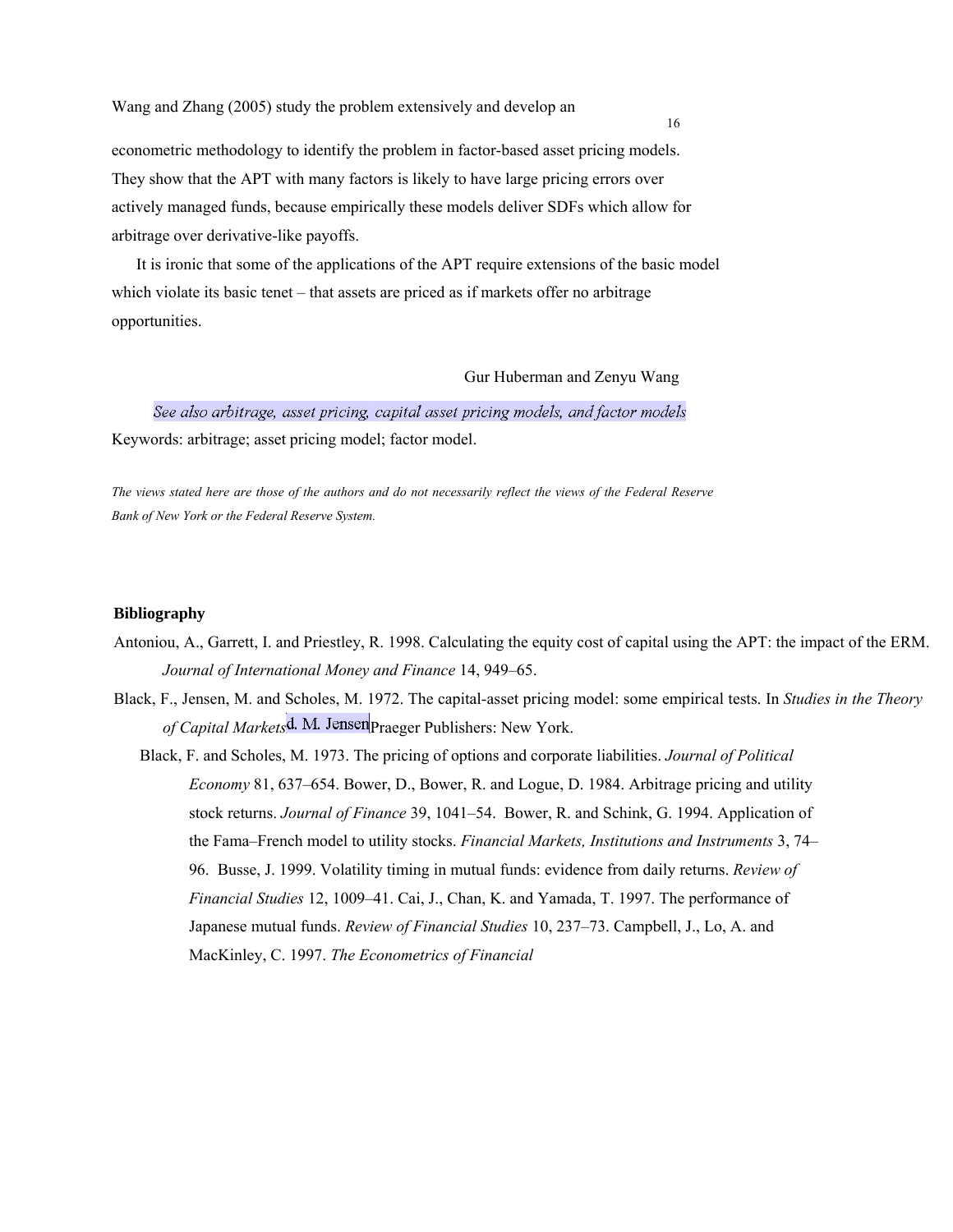

 $\mathbb{R}^{\mathbb{R}^2}$ 

 $\sim$   $\sim$   $\sim$   $\sim$   $\sim$ 

**Comment [MJ1]:** You may add here<br>some cross-references drawn from the<br>attached list of dictionary headwords

**Comment [MJ1]:** You may add here some cross-references drawn from the attached list of dictionary headwords

**Comment [MJ2]:** Add city and publisher

**Comment [MJ2]:** Add city and publisher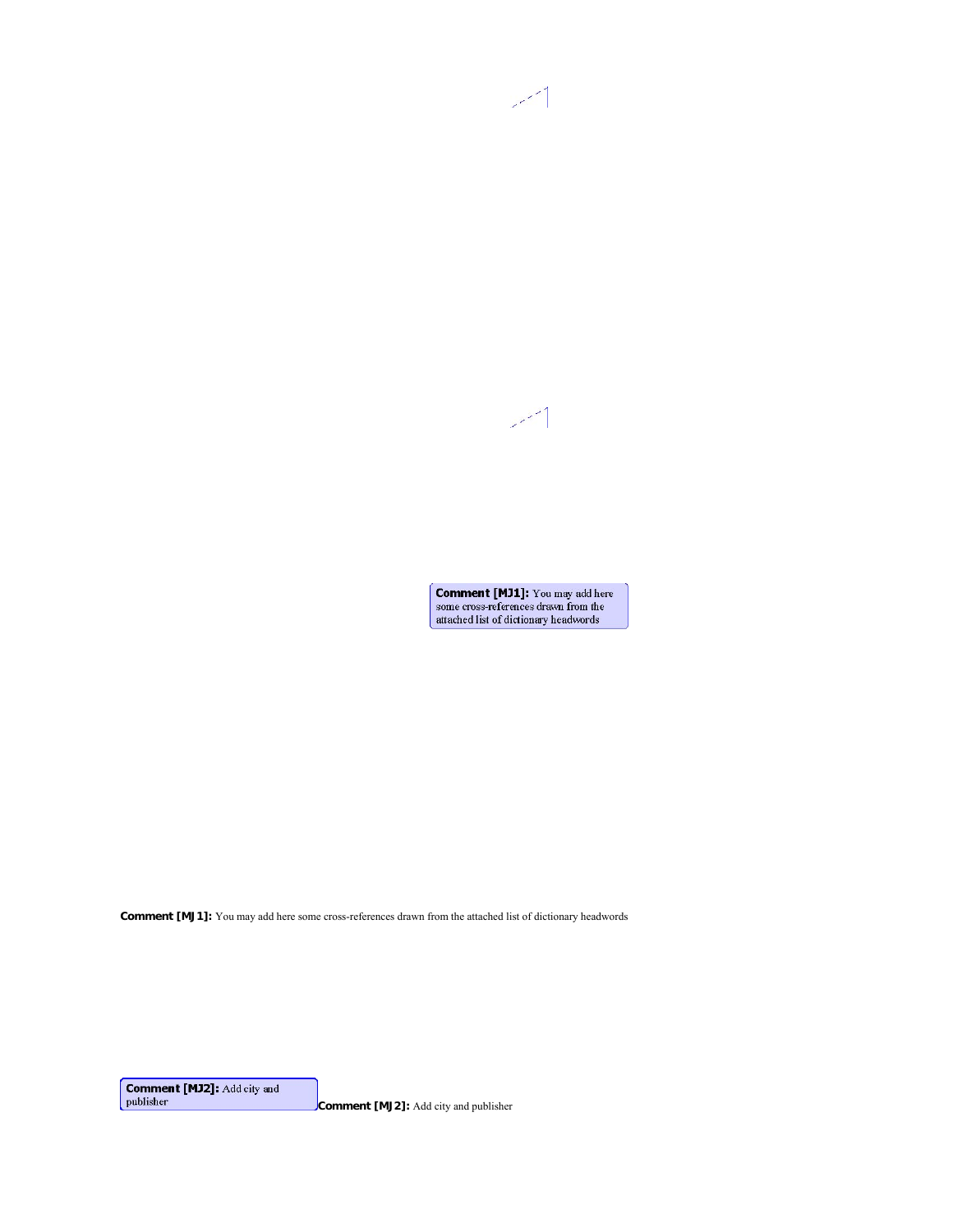*Markets*. Princeton: Princeton University Press.

- Carhart, M. 1997. On persistence in mutual fund performance. *Journal of Finance* 52, 57–82.
- Chamberlain, G. 1983. Funds, factors and diversification in arbitrage pricing models. *Econometrica* 51, 1305–23.
- Chamberlain, G. and Rothschild, M. 1983. Arbitrage, factor structure, and mean variance analysis on large asset markets. *Econometrica* 51, 1281–304.
- Chan, K., Chen, N. and Hsieh, D. 1985. An exploratory investigation of the firm size effect. *Journal of Financial Economics* 14, 451–71.
- Chan, L., Chen, H. and Lakonishok, J. 2002. On mutual fund investment styles. *Review of Financial Studies* 15, 1407– 37.
- Chan, L., Hamao, Y. and Lakonishok, J. 1991. Fundamentals and stock returns in Japan. *Journal of Finance* 46, 1739–64
- Chen, N. 1983. Some empirical tests of the theory of arbitrage pricing. *Journal of Finance* 38, 1393–414.
- Chen, N. and Ingersoll, J. 1983. Exact pricing in linear factor models with infinitely many assets: a note. *Journal of Finance* 38, 985–8.
- Chen, N., Roll, R. and Ross, S. 1986. Economic forces and the stock markets. *Journal of Business* 59, 383–403.
- Connor, G. 1984. A unified beta pricing theory. *Journal of Economic Theory* 34, 13–
	- 31.
- Connor, G. and Korajczyk, R. 1985. Risk and return in an equilibrium APT: theory and tests. Working Paper No. 129. Banking Research Center, Northwestern University.
- Connor, G. and Korajczyk, R. 1986. Performance measurement with the arbitrage pricing theory: a framework for analysis. *Journal of Financial Economics* 15, 373–94.
	- Daniel, K. and Titman, S. 1997. Evidence on the characteristics of cross sectional variation in stock returns. *Journal of Finance* 52, 1–33. DiValentino, L. 1994. Preface. *Financial Markets, Institutions and Instruments* 3, 6–
		- 8. Dybvig, P. 1983. An explicit bound on deviations from APT pricing in a finite
- economy. *Journal of Financial Economics* 12, 483–96. Dybvig, P. and Ingersoll, J. 1982. Mean-variance theory in complete markets. *Journal* 
	- *of Business* 55, 233–51. Dybvig, P. and Ross, S. 1985. Yes, the APT is testable. *Journal of Finance* 40, 1173– 88. Elton, E., Gruber, M. and Blake, C. 1996. Survivorship bias and mutual fund performance. *Review of Financial Studies* 9, 1097–120.
	-
- Elton, E., Gruber, M. and Mei, J. 1994. Cost of capital using arbitrage pricing theory: a case study of nine New York utilities. *Financial Markets, Institutions and Instruments* 3, 46–73.
- Fama, E. and French, K. 1992. The cross-section of expected stock returns. *Journal of Finance* 47, 427–86.
- Fama, E. and French, K. 1993. Common risk factors in the returns on stocks and bonds. *Journal of Financial Economics* 33, 3–56.
- Fama, E. and MacBeth, J. 1973. Risk, return and equilibrium: empirical tests. *Journal of Political Economy* 71, 607–36.
- Fung, W. and Hsieh, D. 2001. The risks in hedge fund strategies: theory and evidence from trend followers. *Review of*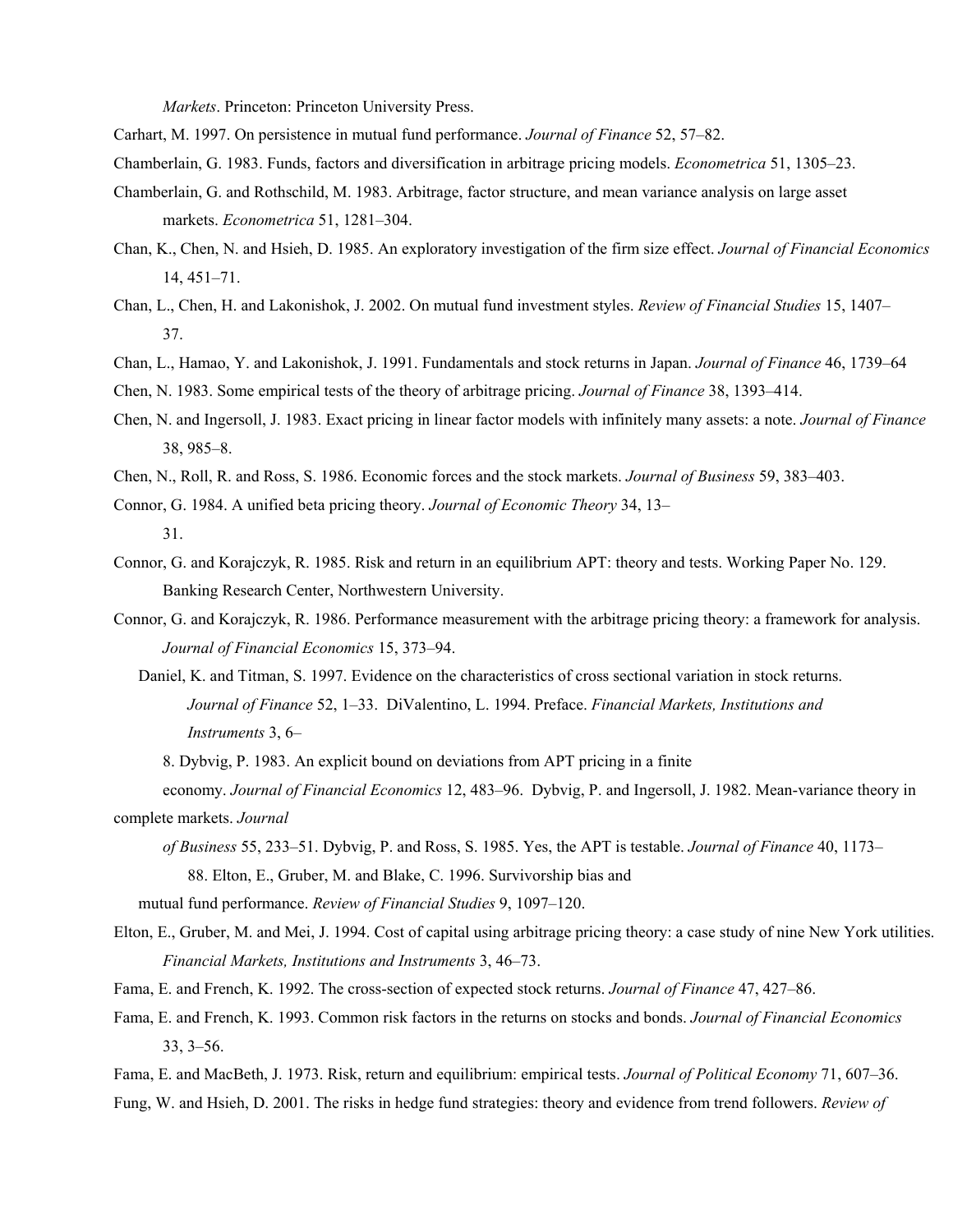*Financial Studies* 14, 313–41.

- Glosten, L. and Jagannathan, R. 1994. A contingent claim approach to performance evaluation, *Journal of Empirical Finance* 1, 133–60.
- Goldenberg, G. and Robin, A. 1991. The arbitrage pricing theory and cost-of-capital estimation: the case of electric utilities. *Journal of Financial Research* 14, 181–96.

Green, E., Lopez, J. and Wang, Z. 2003. Formulating the imputed cost of equity for priced services at Federal Reserve Banks. *Economic Policy Review* 9, 55–8. Grinblatt, M. and Titman, S. 1983. Factor pricing in a finite economy. *Journal of Financial Economics* 12, 495–507. Grinblatt, M. and Titman, S. 1987. The relation between mean-variance efficiency and arbitrage pricing. *Journal of Business* 60, 97–112 . Hansen, L. and Jagannathan, R. 1991. Implications of security market data for models of dynamic economies. *Journal of Political Economy* 99, 225–262. Hansen, L. and Jagannathan, R. 1997. Assessing specification errors in stochastic discount factor models. *Journal of Finance* 52, 557–590. Huberman, G. 1982. A simple approach to arbitrage pricing. *Journal of Economic Theory* 28, 183–91. Huberman, G., Kandel, S. 1985a. A size based stock returns model. Center for

Research in Security Prices Working Paper 148, University of Chicago.

- Huberman, G., Kandel S. 1985b. Likelihood ratio tests of asset pricing and mutual fund separation. Center for Research in Security Prices Working Paper 149, University of Chicago.
- Huberman, G., Kandel, S. and Stambaugh, R. 1987. Mimicking portfolios and exact arbitrage pricing. *Journal of Finance*  42, 1–9.
- Ingersoll, J. 1984. Some results in the theory of arbitrage pricing. *Journal of Finance* 39, 1021–1039.

Jagannathan, R., Skoulakis, G., Wang, Z. 2002. Generalized method of moments: applications in finance. *Journal of Business and Economic Statistics* 20, 470–

481. Jagannathan, R., Wang, Z. 1998. An asymptotic theory for estimating beta-pricing models using cross-sectional regression. *Journal of Finance* 53, 1285–309. Jagannathan, R., Wang, Z. 2002. Empirical evaluation of asset pricing models: a comparison of the SDF and beta methods. *Journal of Finance* 57, 2337–67. Jensen, M. 1968. The performance of mutual funds in the period 1945–1964. *Journal of Finance* 23, 389–416. Jobson, J. 1982. A multivariate linear regression test of the arbitrage pricing theory. *Journal of Finance* 37, 1037–42. Jobson, J. and Korkie, B. 1982. Potential performance and tests of portfolio efficiency. *Journal of Financial Economics* 10, 433–66. Jobson, J. and Korkie, B. 1985. Some tests of linear asset pricing with multivariate normality. *Canadian Journal of Administrative Sciences* 2, 114–38. Kan, R. and Zhou, G. 2001. Tests of mean-variance spanning. Working paper, Washington University in St Louis. Lehman, B. and Modest, D. 1988. The empirical foundations of the arbitrage pricing theory. *Journal of Financial Economics* 21, 213–254. Merton, R. 1973. An intertemporal capital asset pricing model. *Econometrica* 41, 867–87. Merton, R. 1981. On market timing and investment performance I: any equilibrium theory of values for markets forecasts.